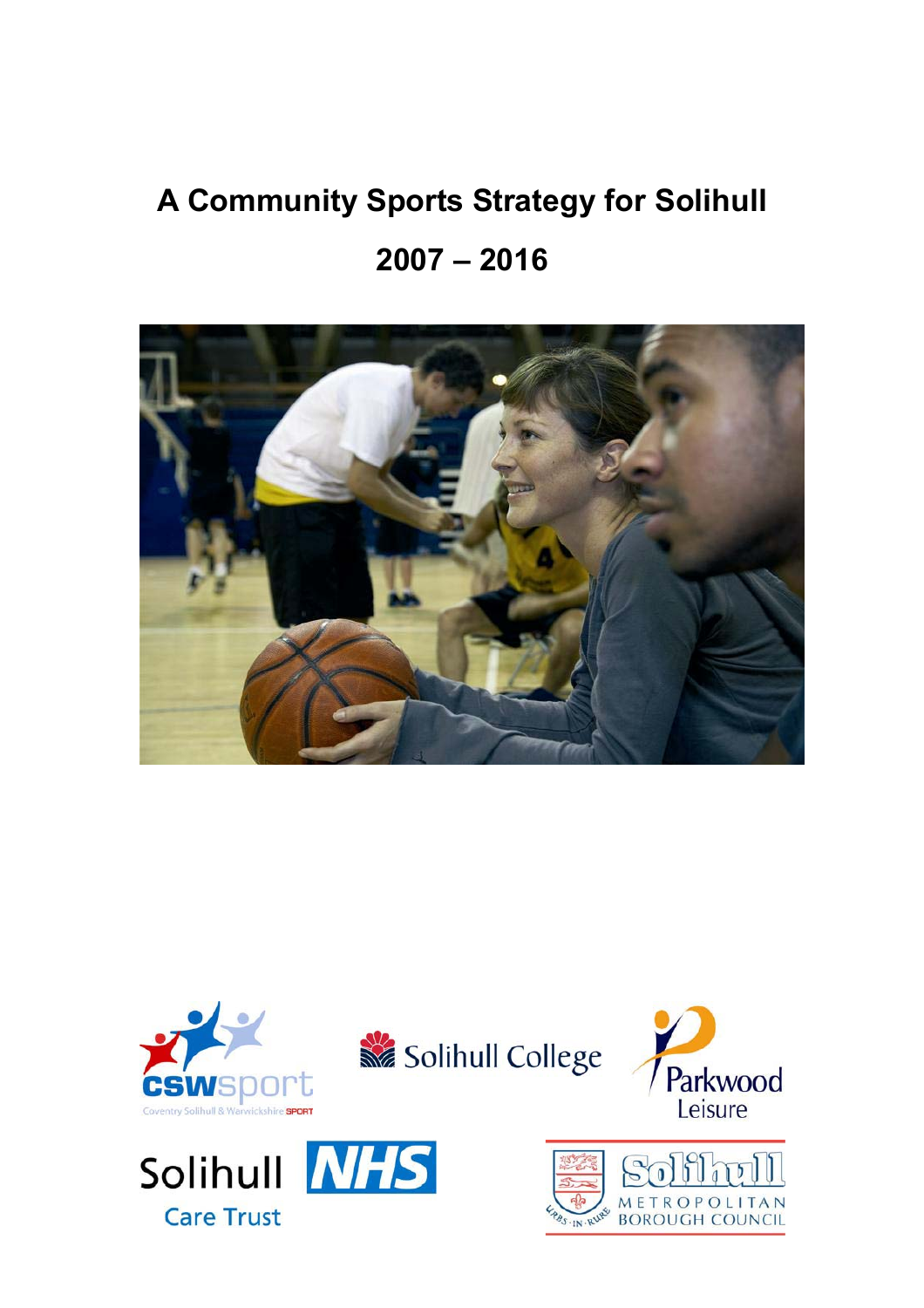#### **Index**

- 1. Introduction
- 2. Executive Summary
- 3. The Purpose of the Strategy
- 4. Solihull: Local Background Information
- 5. How the Strategy was Developed
- 6. The Scope of the Strategy
- 7. Mission and Aims
- 8. National and Regional Context
- 9. A Local Perspective
- 10. Key Challenges
- 11. Strategic Objectives
	- 11.1 Volunteering
	- 11.2 Participation
	- 11.3 Club And Facility Development
	- 11.4 Workforce Development
	- 11.5 Raising Awareness
- 12. Strategic Themes
	- 12.1 Children and Young People
	- 12.2 Safer and Stronger Communities
	- 12.3 Health and Older People
	- 12.4 Economic Vitality
- 13. Monitoring and Evaluation
- 14 Action Plan

Images courtesy of Sport England and Solihull Council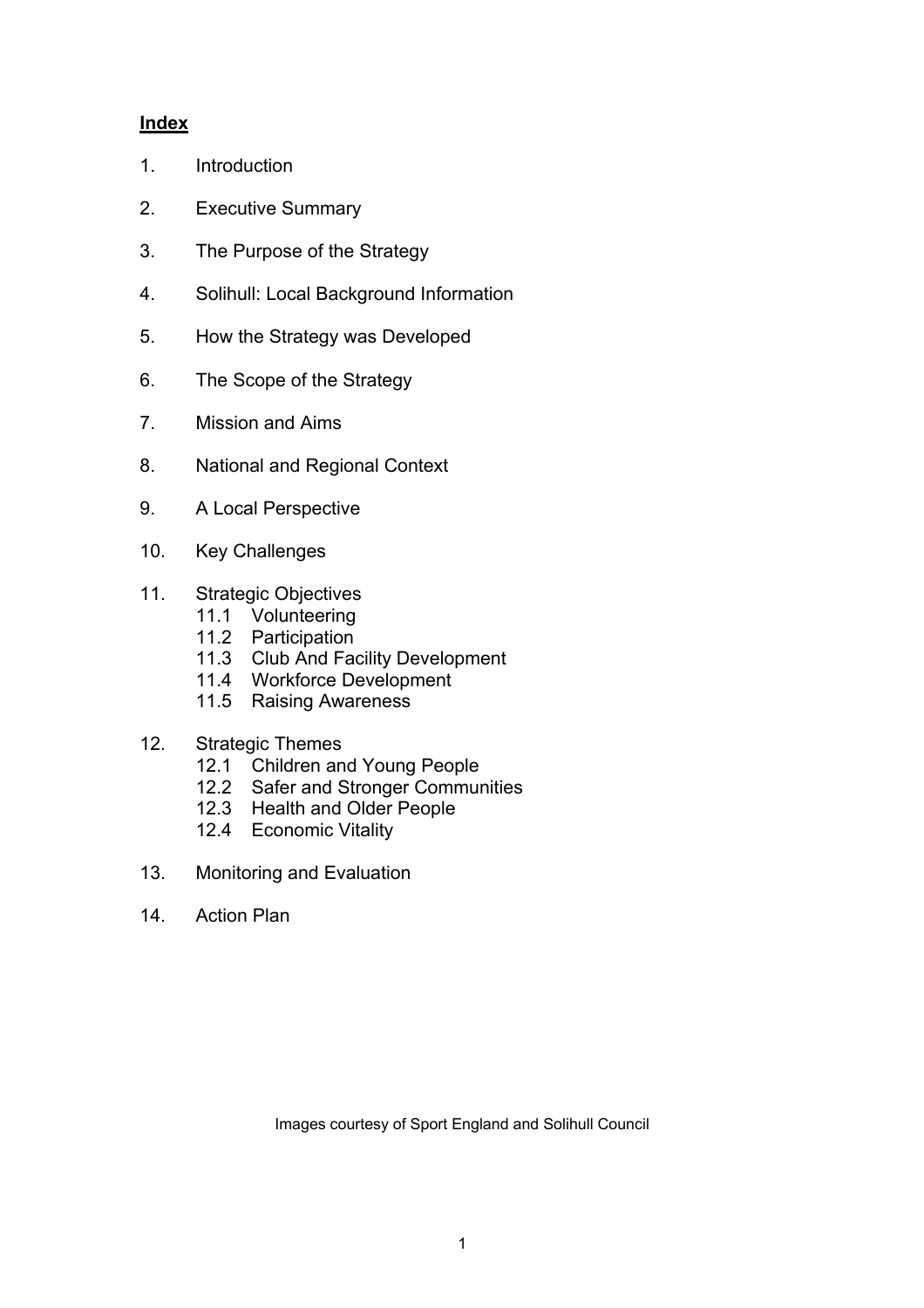# **1. Introduction**

Welcome to the Community Sports Strategy for Solihull.

Sport and active recreation provides a great deal of enjoyment to a large number of people in the Borough of Solihull. As well as being something that is done in people's leisure time, participation in sport and active recreation:

- $\bullet$  improves people's health;
- helps to reduce the crime and anti-social impacting on people's lives;
- assists in improving the educational attainment of children and young people; and
- Provides people with jobs and careers.

A community can generate immense value from sport and active recreation.

From athletics to walking, and abseiling to trampolining, the Borough has a diverse range of sporting opportunities available to residents and visitors to the area. These opportunities are provided by a range of providers including the Borough, Town and Parish Councils, the private and educational sectors and community and voluntary organisations.

This final draft has been produced following views being sought on the priorities for sport and active recreation in the Borough of Solihull. Comments were sought on a draft strategy which was published on Solihull Council's website and sent electronically to those who participated in seminars run in October 2006.

All references to sport and active recreation are interchangeable throughout the strategy and refer to both sport and active recreation.

Reachester McGamy

Jeanette McGarry Director of Community Services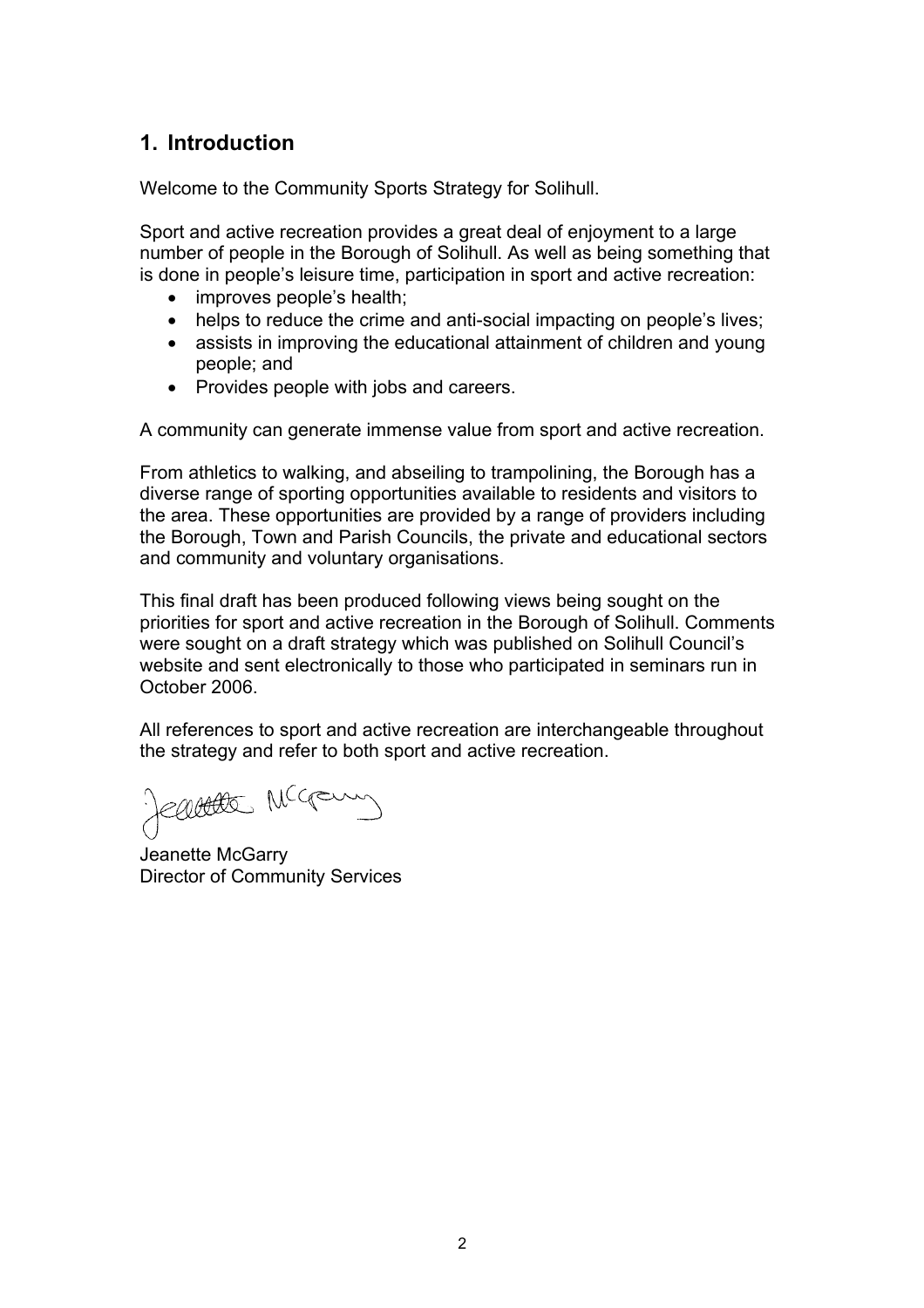# **2. Executive Summary**

The Strategy has been developed over the last 12 months and will be a key contributor to help deliver the Physical Activity Strategy for Solihull. Solihull Council has led this process with support from Coventry, Solihull and Warwickshire Sport (CSW), Solihull Care Trust, Parkwood Leisure, Solihull Sports Council, Solihull College, North Solihull School Sports Partnership and Warwickshire LTA. Consultation has been central to the process. The Borough's sports clubs and public agencies have played a particular role in helping to shape the Strategy.

The Strategy seeks to increase participation in sport and active recreation through five areas of activity:

- Participation development
- Sports volunteering
- Sports clubs and facilities
- Sport workforce development
- Raising the awareness of sporting opportunities

Four themes have also been identified:

- Children and Young People
- Health and Older People
- Safer and Stronger Communities
- Economic Vitality

The Strategy will be delivered with the involvement of many organisations. The Sport and Physical Activity Network will monitor the implementation of the Strategy.

Atomet

Nick Garnett Head of Leisure & Chair of the Solihull Sport and Physical Activity Network (SPAN)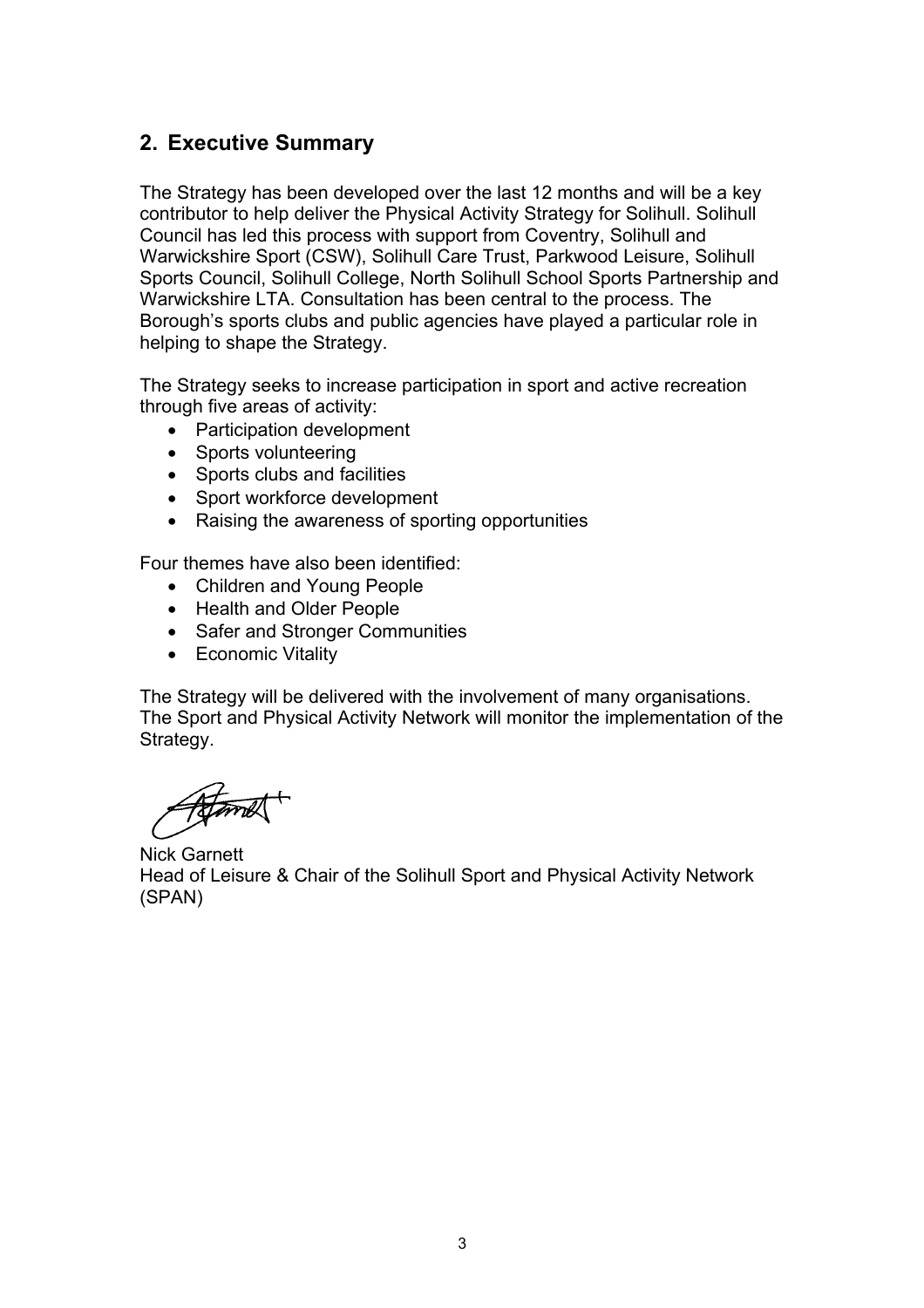# **3. Purpose of the Strategy**

The purpose of the Strategy is to:

- address national, regional and local sports priorities;
- contribute to the delivery of the Physical Activity Strategy for Solihull;
- give direction to the Council's services, set within these priorities;
- minimise duplication with a number of organisations involved in the development of sport;
- $\bullet$  clarify the roles of the organisations involved;
- setting a broader context to the allocation of existing resources;
- obtain support and buy into a common approach to addressing the sporting issues;
- identify areas where investment in time as well as money may be needed and establish a priority;
- provide re-assurance to potential external funding bodies that there is a clear purpose to any bid for resources set with the national and regional context.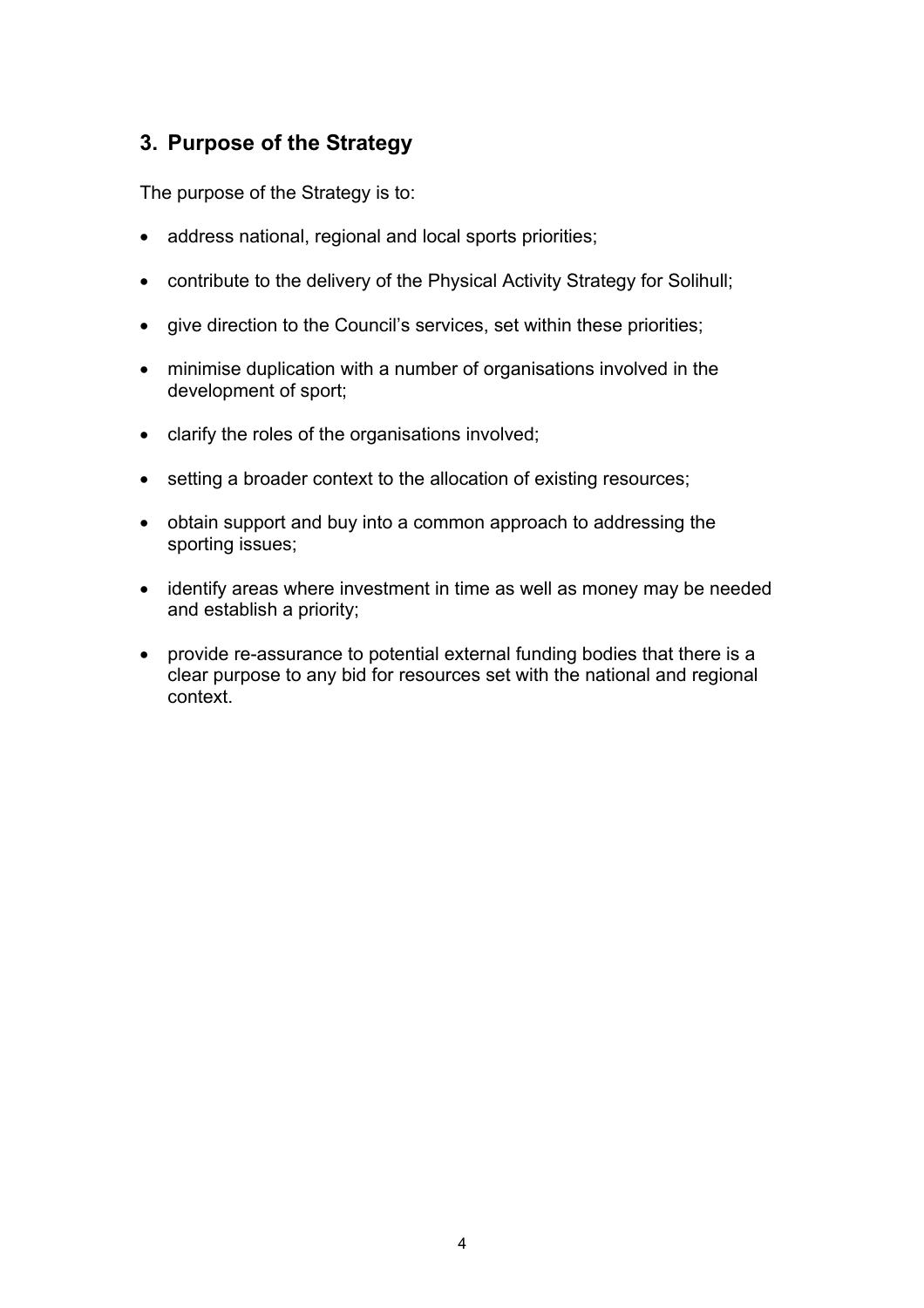# **4. Solihull: Local Background Information**

The Borough of Solihull is a relatively prosperous area compared to the rest of the West Midlands Conurbation. It has a population of around 200,000 and of those one quarter are aged over 65 and a quarter are aged 19 and below. There are just over 80,000 households. The Borough as a whole has a lower proportion of residents from black and ethnic minorities (5.4%), than the average in England and Wales and a significantly lower proportion than in the West Midlands.

There are 6,700 businesses in the Borough, 83 per cent of which employ less than ten people. Only 1 per cent employ more than 200 people. Overall, unemployment is below the national and regional average at 2.5 per cent but the Borough is characterised by significant economic disparity. It has to be noted that the gap in unemployment rates with the rest of the Borough has narrowed since 2001, due to a number of interventions that have been established or are under development to address directly or indirectly the issues of employment in the Regeneration Zone. In particular, the three wards in the North of the Borough that suffer multiple deprivations and are ranked in the poorest 10 per cent in the country. This is in contrast to wards in the South, some of which are amongst the most affluent in the country. There are also pockets of deprivation in the rest of the Borough.

The Borough is often described based around a north-south split in terms of socio-economic conditions with the largely low income north contrasting with the more prosperous areas to the south of the A45. The construction of Chelmsley Wood and surrounding estates in the North of the Borough took place in the 1960s. Meanwhile the old County Borough of Solihull, essentially Solihull and Shirley - was one of the most affluent towns in the UK when the two areas were merged as the Metropolitan Borough of Solihull in 1974.

This inherited divergence has traditionally been accentuated by limited transport communications between the two broad areas which both had more established radial linkages to/from Birmingham.

Solihull has 70 primary and 15 secondary schools and 5 special schools. There are also 2 colleges and a City Technology College.

The population in the north of the Borough is younger than the south. Similarly, the population density in North Solihull is much greater than in the rest of the Borough. North Solihull has large residential areas, such as Chelmsley Wood and Kingshurst. Immediately to the south is Birmingham Business Park, Birmingham International Airport, Land Rover (4 x 4 vehicle manufacturer) plant and the National Exhibition Centre. Further south, lies the towns of Solihull and Shirley. In recent years Solihull has seen considerable development and economic growth such as the development of new shopping facilities. However, more investment is needed in the north to address the imbalance particularly in the view of the significant health inequalities within the Borough of Solihull. Shirley contains established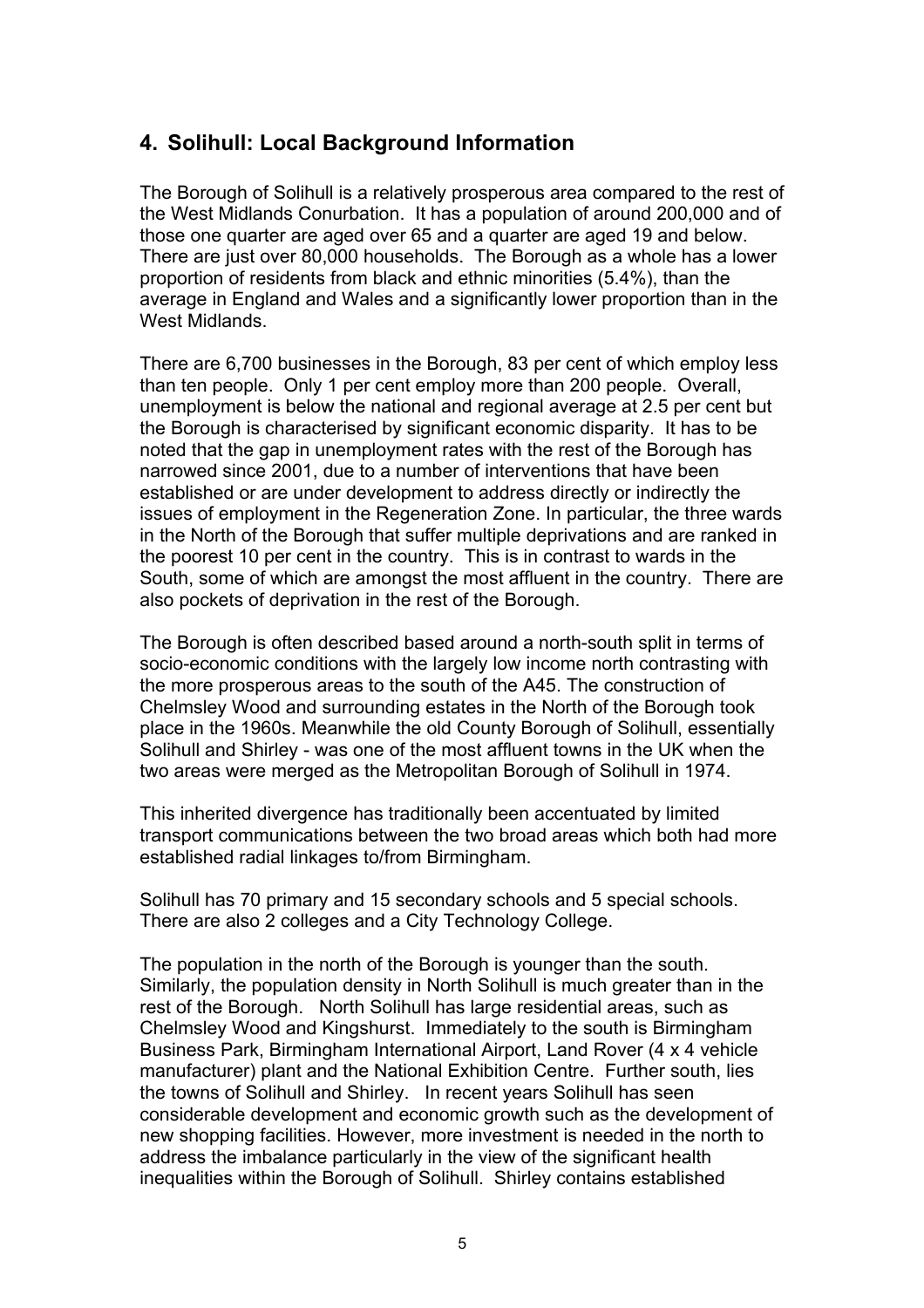leisure, commercial and industrial areas, and the nearby Blythe Valley Business Park is playing a key role in the regional economy.

Although the average Solihull resident enjoys better health compared to other parts of the UK, there are marked variations in life expectancy across the Borough. Life expectancy varies by as much as eight years between the highest and lowest wards. In the north there tends to be a higher rate of mortality from smoking-related diseases and higher rates of teenage pregnancy compared to the rest of the Borough.

The area of the Borough is 17,832 hectares, of which 70% is designated Green Belt. The rural south and east has several significant settlements, including Dickens Heath new village and Blythe Valley Business Park which has created over 3,000 jobs since opening in 2001 - although the rural area overall has an untypically small average workplace size.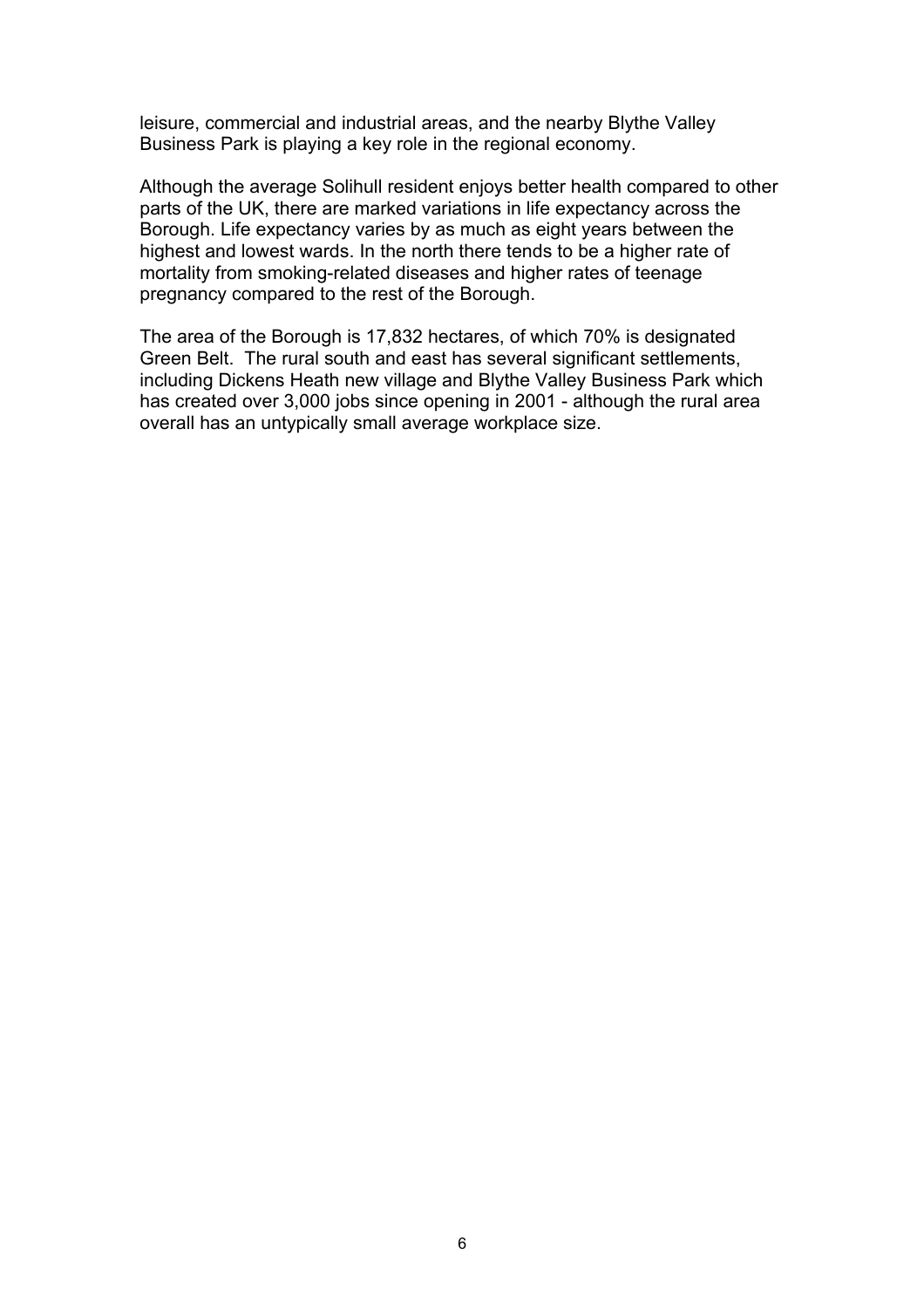# **5. How the Community Sports Strategy was Developed**

Solihull Council's Leisure Division has lead on the production of the strategy. The strategy has been developed in the following way.

### **Facilitating the development of strategy for Solihull**

A number of stakeholders were invited to form a team with which to review the issues coming out of the strategy process and provide Council Officers with an external reference in addition to that provided by Council Members. This structure and the consequential development of the full strategy and action plan will be tested via this group as part of conducting a consultation exercise on a draft strategy. The group consists of representatives from Solihull Care Trust, Greater Warwickshire Sport, Solihull College, Solihull Sports Council, a regional representative of a national governing body (the LTA), Parkwood Leisure and one of the Borough's School Sports Partnerships.

### **Engagement**

The two seminar workshop events were held in October 2006. The first engaged the sports community and voluntary sector. Sports Clubs and Governing bodies of sport were invited to an evening meeting where they were initially informed of the national, regional and sub-regional agendas and then invited to identify the local issues in discussion groups. The second workshop invited professionals from the health, crime and disorder reduction, youth services and other parts of the Council to identify their priorities and how sport could contribute to them. The information from both workshops was collated with specific activities and themes emerging throughout the process.

### **Research**

Desk research was conducted reviewing the various local, sub-regional (Greater Warwickshire), regional and national strategies and policies relating to sport. This was done to ensure the strategy was relevant and had a strong evidential background.

# **Developing the strategy**

This information along with the desk research was analysed and a draft produced. Consultation is to be carried out on this draft. Comments from the consultation will be feedback to create the final strategy document. A range of partners will be consulted including those bodies on the wider team, sports clubs, non-sporting bodies with an interest in sport and local town and parish councils. This was primarily carried via publishing the draft on Solihull Council's web site. A full list of consultees will be published in the final strategy.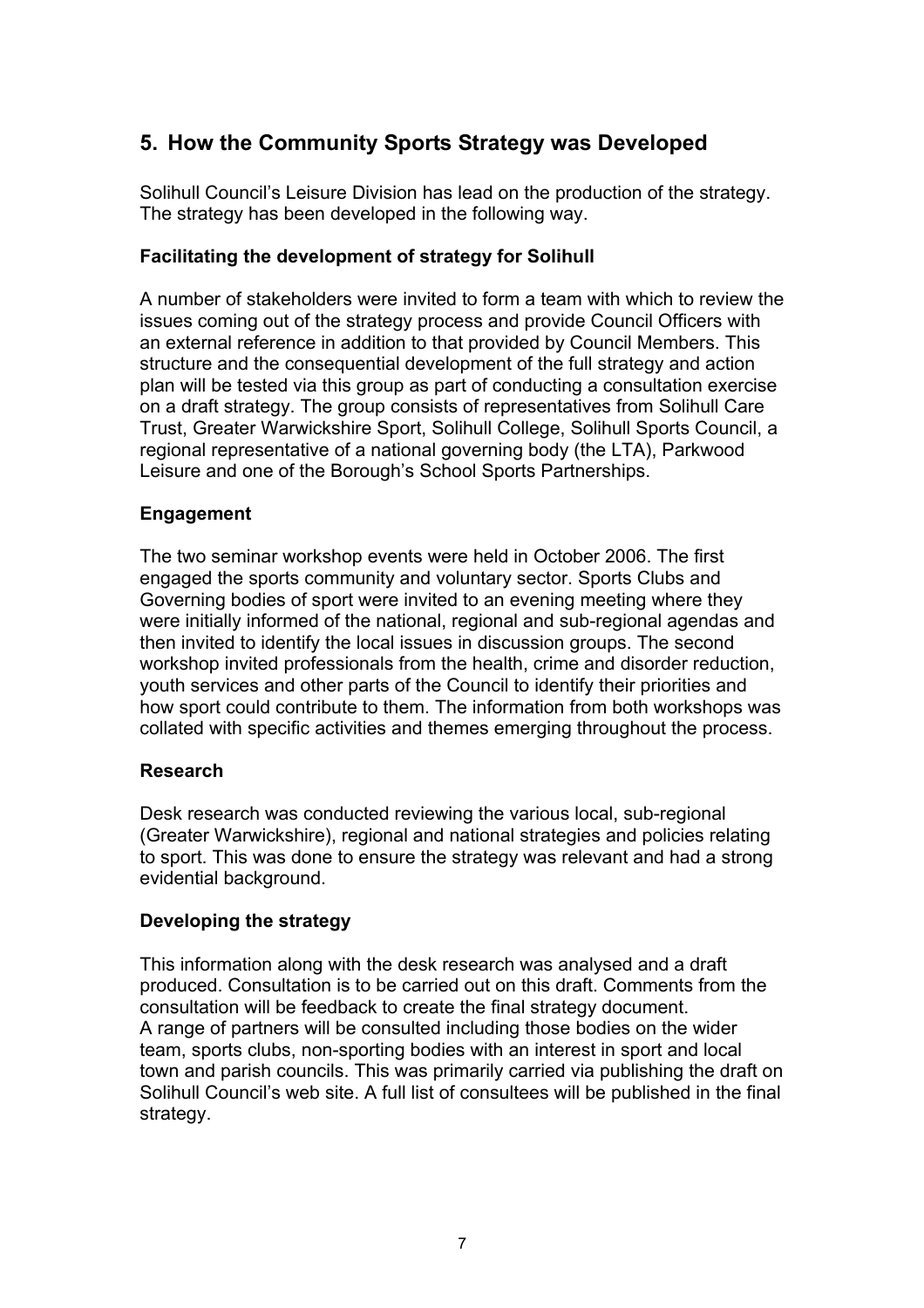# **6. Scope of the Community Sports Strategy**

Sport and active recreation makes a significant contribution to a whole series of agendas and social issues aside from being enjoyable and fun. This contribution is set out here. The scope of the strategy is then identified.

#### **Sports contribution to improving health**

Sport forms a significant part of the physical activity undertaken by people in their daily lives.

#### **Figure 1**



There is significant evidence that shows that increased levels of physical activity have a positive impact on health by reducing the risk of obesity, coronary heart disease, diabetes and improving mental health and well being. The relationship between physical activity and sport and active recreation is illustrated in the diagram below.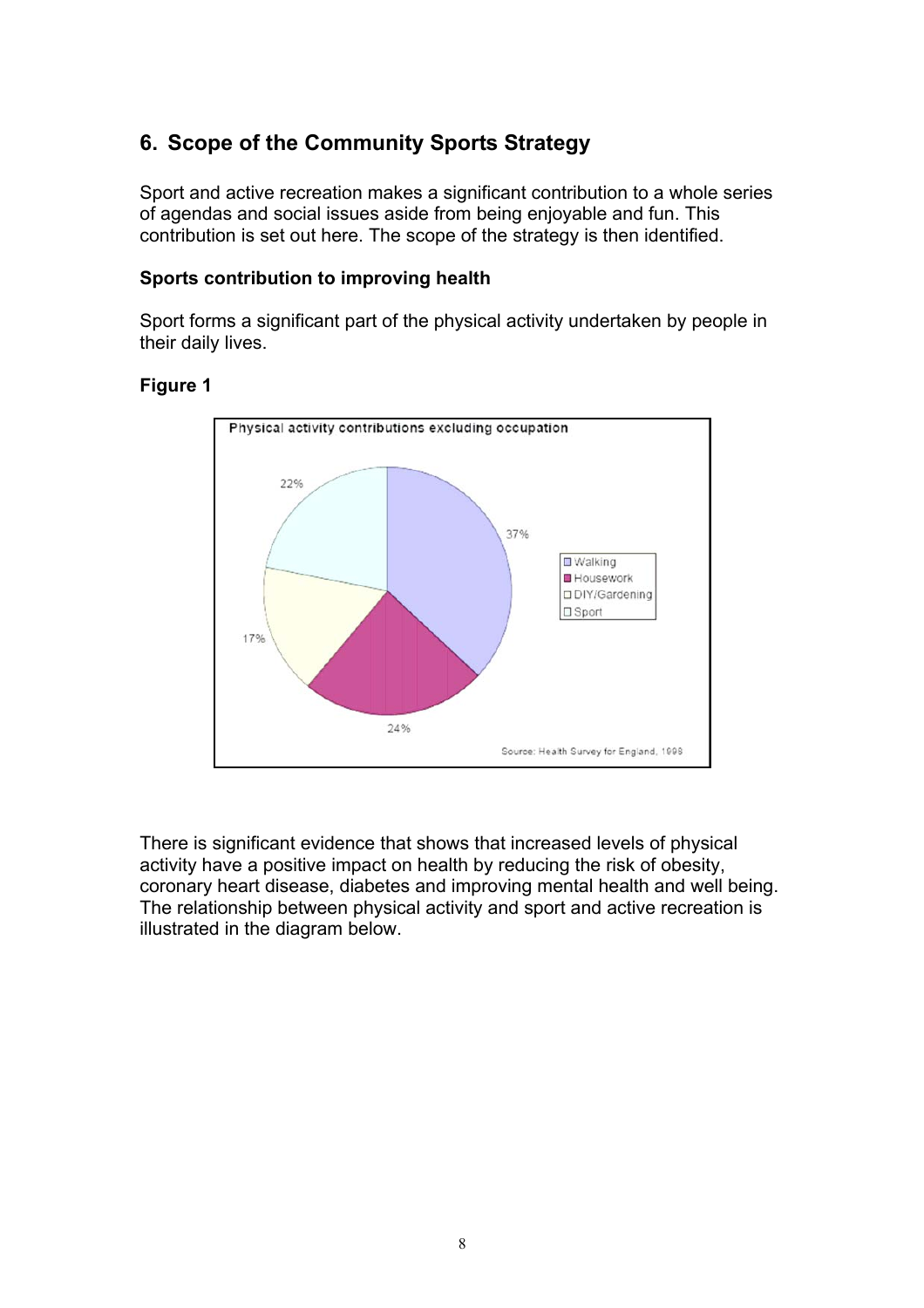## **Figure 2**



Organised sport and active recreation form the sporting contribution to physical activity. The diagram illustrates that there are linkages between active living, active recreation and organised sport, a pathway. It is the hope that active living may lead to sustained active recreation and ultimately more people participating in organised sport.

With the improved health of the nation and tackling health inequalities being of the highest priority, national targets for increased participation in physical activity and sport have been set.

# **A Physical Activity Strategy for Solihull**

Solihull Council and Solihull PCT (now Solihull Care Trust) outlined how they aimed to improve levels of physical activity in the Borough with the development of the Physical Activity Strategy for Solihull (PASS) in 2004. PASS aims to increase significantly the levels of physical activity through sport, recreation, leisure and everyday life particularly among disadvantaged groups. The PASS has as its primary focus encouraging active living and active recreation. Exercise, play, leisure pursuits, walking and dance all contribute to active recreation and are covered throughout the Physical Activity Strategy for Solihull.

There is a need to provide a pathway to provide opportunities for people at any level and progress as their desire and ability allows. This pathway can be seen illustrated in Figure 2 through linkages between active living, active recreation and organised sport.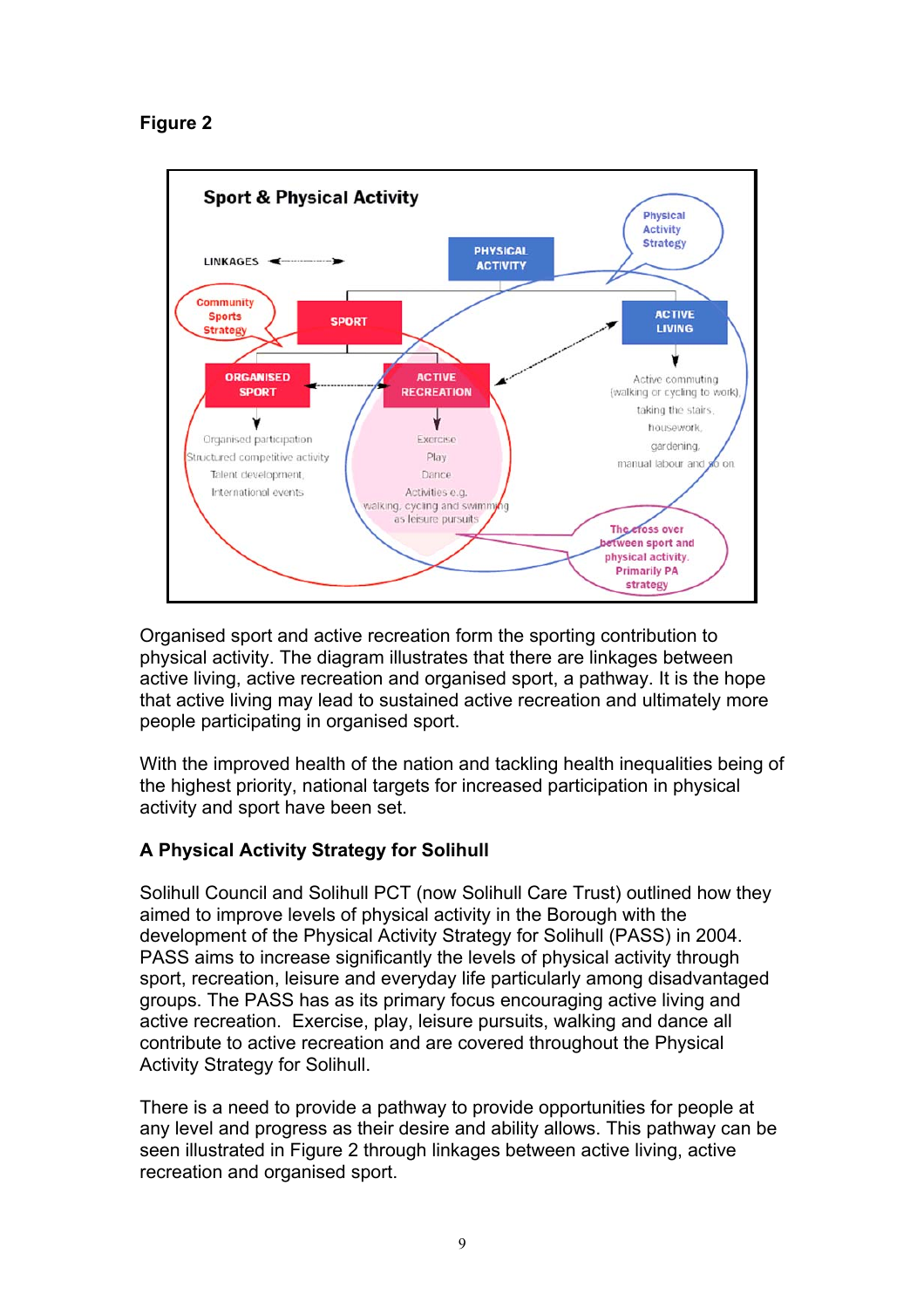## **Play Area Strategy 2003 -2013**

This strategy aims to address any gaps in provision for children to enjoy active play and identifies pressure on existing facilities for children to play. It recognises the needs of local children to have a safe place to play, and sets out how children's play opportunities will be improved, with particular emphasis on those areas of the Borough with greatest need.

#### **Sport and Active Recreation's Wider Contribution**

As well as contributing to improvements in health, organised sport and active recreation can play a significant role in contributing to:

- creating safer and stronger communities;
- $\bullet$  meeting the needs of children and young people;
- economic vitality and workforce development.

There is a body of evidence that illustrates sports contribution to these agendas.

#### **Sports contribution to creating safer and stronger communities**

Sport can:

- improve community cohesion, engagement and capacity building;
- reduce crime and anti-social behaviour particular amongst young people;
- improve the quality of the built environment and natural environment and create a sense of place.

A key strength to the current work that already takes place in the Borough addresses two of these outcomes:

- 1. The sports inclusion programme that incorporates Positive Futures, Off the Wood and NS Fusion uses sport to tackle crime and anti-social behaviour.
- 2. The investment by the Council and its partners in the two public leisure facilities at Tudor Grange/Norman Green Sports Centre and North Solihull Sports Centre and the associated investment in the Tudor Grange Park represent a significant contribution to the quality of the built environment. The Building Schools for the Future Programme will significantly improve secondary school facilities in the north of the Borough.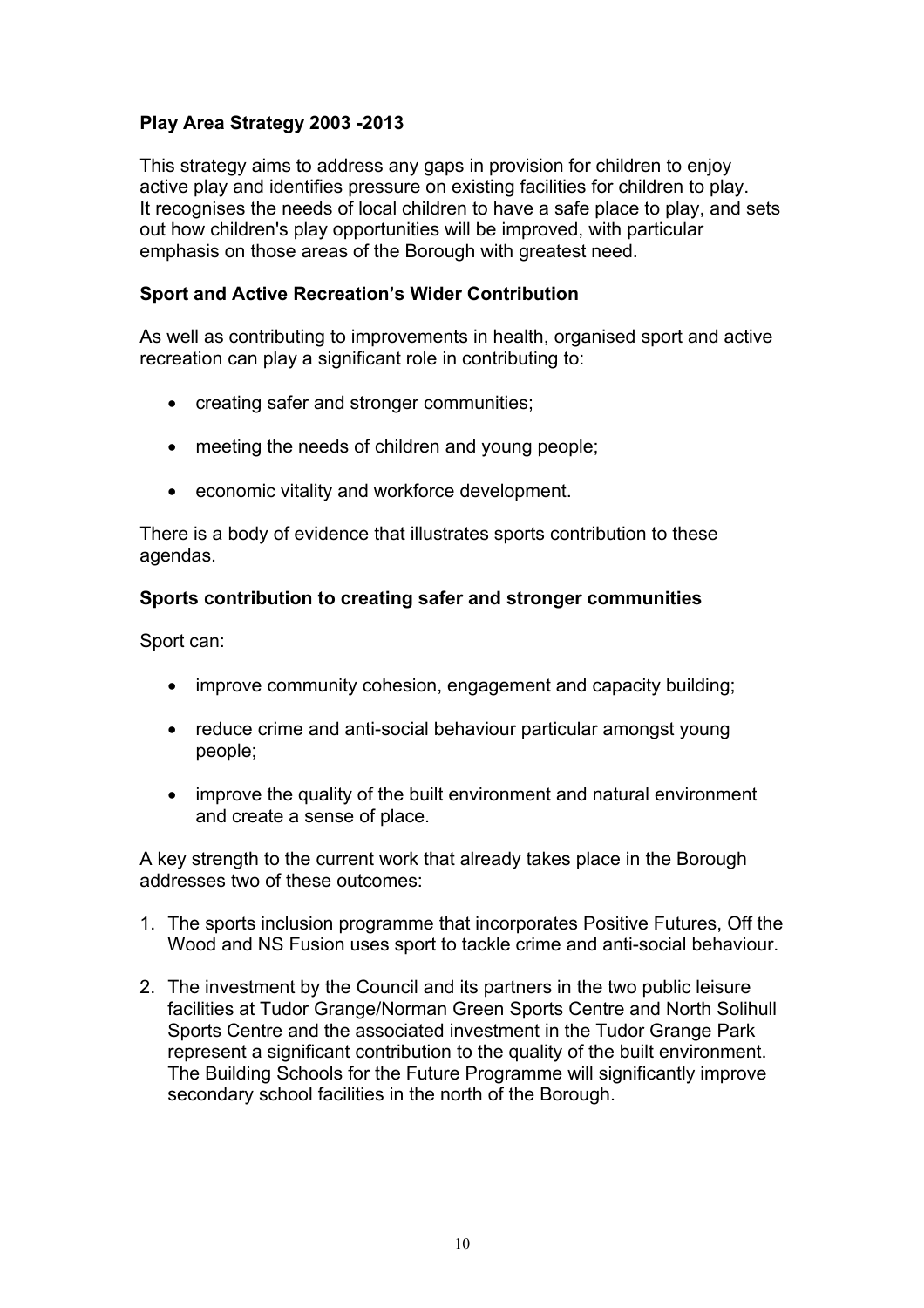#### **Sports contribution to meeting the needs of children and young people**

Research evidence demonstrates that sport can make a contribution to meeting the Every Child Matters national framework:

- 1. Being Healthy sport reduces the risk of illness and ill health for young people, can help to prevent or tackle obesity and contributes to maintaining a healthy lifestyle.
- 2. Staying safe sport can promote community cohesion and decrease the likelihood of young people being the victims of youth crime or anti-social behaviour, bullying or discrimination. It can also help to reduce some accidents among young people.
- 3. Enjoying and achieving sport assists young people to learn and attain educational standards, contributes to their personal and social development and to their enjoyment of leisure time.
- 4. Making a positive contribution sport engages young people in community activity, reduces the likelihood of them being involved in youth crime or anti-social behaviour, develops their self-confidence and encourages positive behaviour and relationships.
- 5. Achieving economic well-being sport helps young people to become economically active through providing training employment opportunities both directly and indirectly.

The Physical Education, School Sport and Club Links Strategy 2002 is being implemented in Solihull via the two Sports Colleges, Smith's Wood and Lode Heath. Two School Sports Networks have been set up involving all of the primary schools in the Borough. The Partnerships are currently over achieving the 75% target for 5-16 year olds spending a minimum of 2 hours each week on high quality PE and sport.

#### **Sports contribution to economic vitality and workforce development**

Sport can contribute to economic vitality and workforce development in many different ways by:

- providing direct employment and contributing to economic output through sports businesses and services;
- acting as a catalyst for investment and regeneration;
- assisting in developing a positive image and improving the attractiveness of an area of business investment, and as a place to live, work and visit;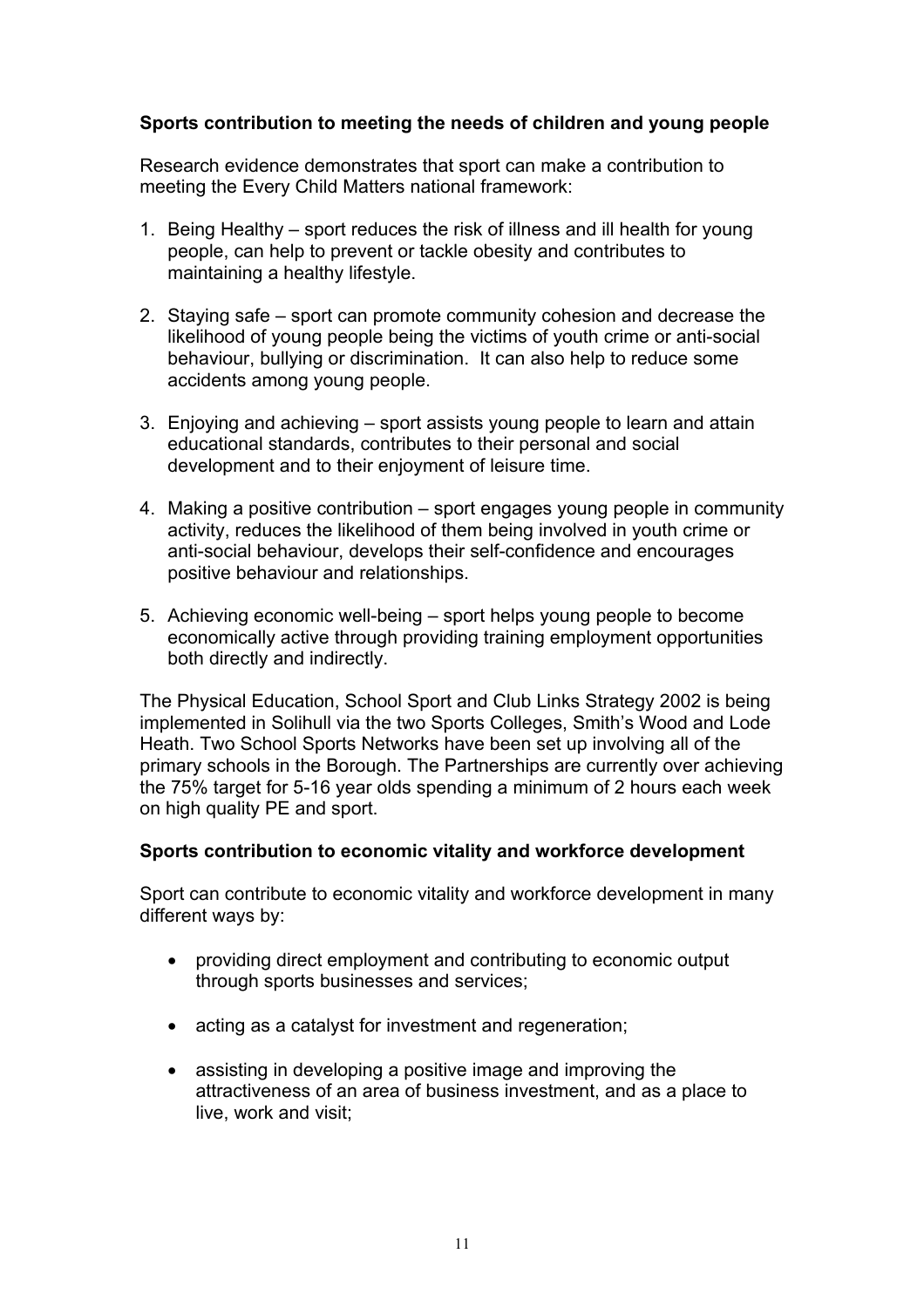- improving the skills and qualifications of the workforce, both for employment in the sport and cultural sector and in other industries and by;
- helping to reduce the cost to the economy of workforce absence due to ill health.

The two Council sports centres alone employ via Parkwood Leisure approximately 150 staff and make a contribution to the economy over and above the range of professional full and part-time sports coaches that work in the Borough.

The NS Fusion programme has involved the development of six long term unemployed local people. They have all completed a period of employment and training that has equipped them with the skills to coach a range of sports.

#### **The Scope of the Community Sports Strategy**

The Community Sports Strategy contribution to health through physical activity and therefore to PASS is a focus on organised sport in particular and its relationship with active recreation. This interrelationship will draw those involved in sport to contribute to the delivery of the PASS.



### **Figure 3**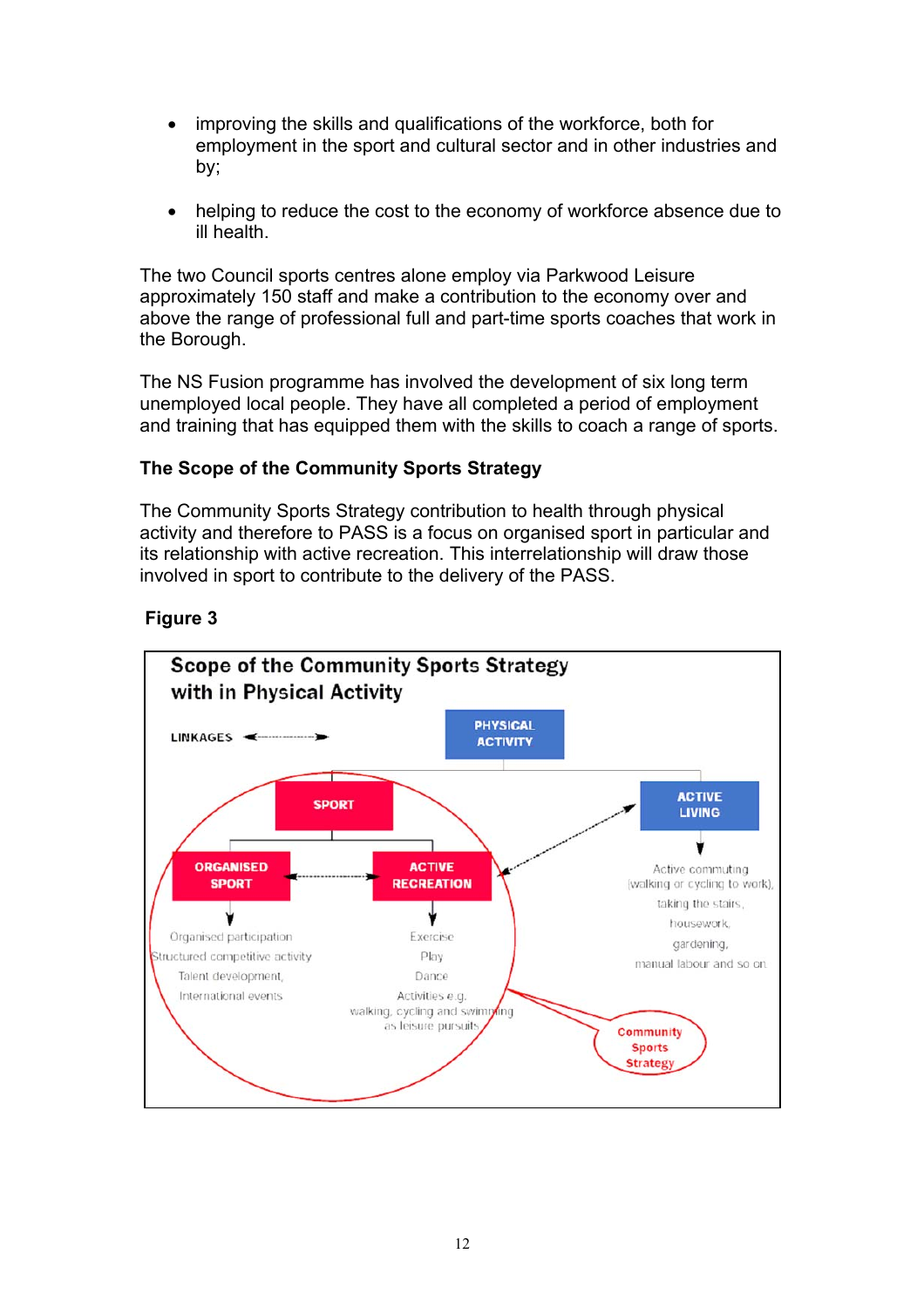In addition the CSS includes within its scope sports contributions to:

- creating safer and stronger communities, and
- economic vitality and workforce development.

In acknowledging that sport can make a significant contribution to meeting the needs of children and young people, the strategy will support the work of the School Sports Partnerships in this area. Clearly there are many links between the two areas of work. So, the CSS will not seek to deal with the aims and objectives of the Sports Colleges and School Sports Partnerships.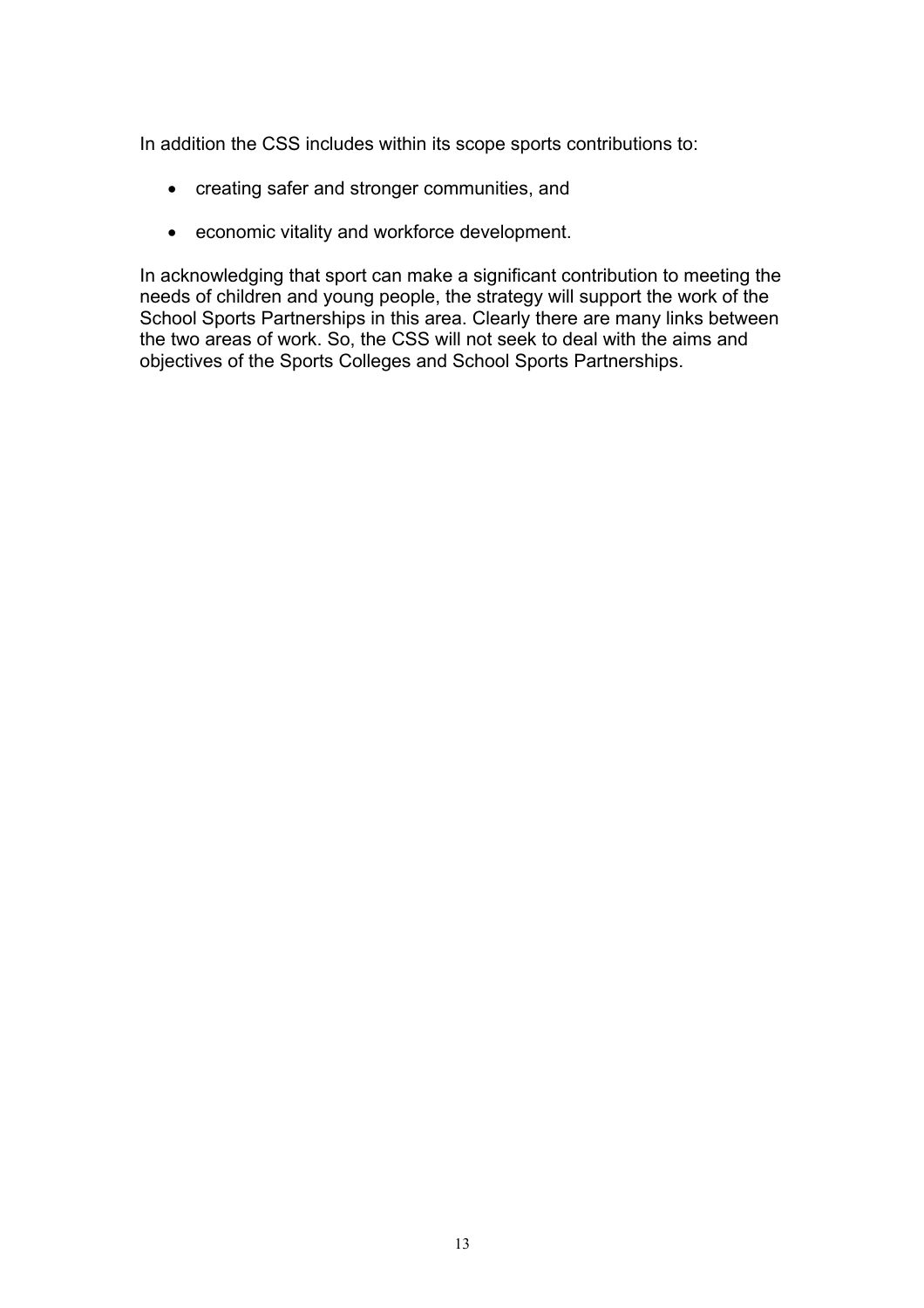# **7. Mission and Aims**

#### **Mission**

To use sport and active recreation to create a Solihull where well-being, pride and quality of life is enjoyed by all and in doing so support the delivery of A Place for People, Solihull's Community Strategy.

#### **Aims**

The aim of the strategy is to increase participation in sport and active recreation in Solihull thus contributing to the delivery of the Physical Activity Strategy.

Improved sporting performance will be supported by engaging more people in sport and active recreation. More people participating should allow the creation of a greater number of sporting champions.

#### **Objectives**

- To increase participation in sport and active recreation within Solihull.
- To increase the number of sporting volunteers and support to the voluntary and community sectors in sport throughout Solihull.
- To assist in the development of sports clubs and sporting/recreational facilities within Solihull.
- To develop the local sport and active recreation workforce and in doing so contribute to the economic vitality of Solihull.
- To raise the profile and levels of awareness of the opportunities in Solihull for sport and active recreation.

In achieving these objectives, use sport and active recreation to contribute to:

- reducing inequalities for everyone who lives, works and visits Solihull;
- creating a safer and stronger Solihull;
- improving the health and well-being of the people of Solihull;
- meeting the needs of the Children and Young People of Solihull; and
- improving the economic vitality of Solihull.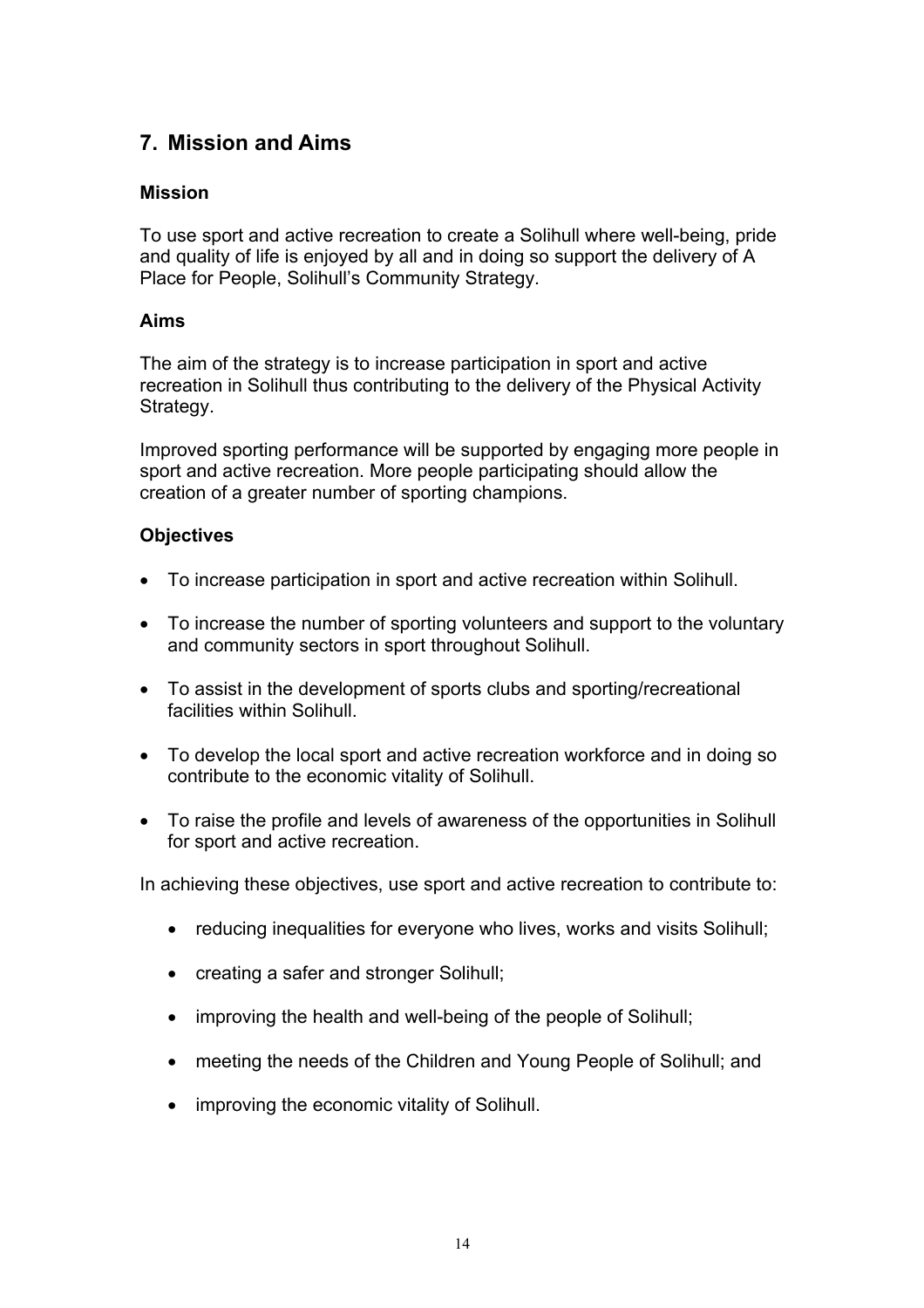# **8. National and Regional Context**

For this plan to succeed, a wide range of organisations will need to sign up for sport and commit to the aims and targets set out in the plan. It is essential that the outcomes of this strategy link to other important government, national and regional strategies and plans. Some of the main policy drivers and their key priorities are highlighted below.

#### **NATIONAL**

#### **Game Plan - a strategy for delivering Government's sport and physical activity objectives. A joint DCMS and Strategy Unit Report 2002**

Game Plan is the Government's strategy for sport and physical activity through to 2020. It was published in December 2002 and presents a new vision for England to become the most active and successful sporting nation in the world. Game Plan now provides the lead for all sports plans in England.

It contains both sport and physical activity objectives, with the challenging target of 70% of the population being moderately physically active by 2020. The current assessment is that only 32% of the population take part in moderate physical activity for 30 minutes on five or more days per week.

Game Plan stressed that participation levels need to be raised for the whole population but interventions should focus on the most economically disadvantaged groups, and within those especially on young people, women and older people. The most sedentary groups will gain the most from a small rise in activity.

#### **At least five a week. Evidence on the impact of physical activity and its relationship to health. A report from the Chief Medical Officer, April 2004**

This report recognises the possible effect that increasing levels of inactivity will have on the health of the nation. It promotes the important messages for regular participation patterns for adults and children as:

Adults - at least 30 minutes a day of at least moderate intensity physical activity on at least 5 or more days a week (for general health)

Children - 60 minutes a day of at least moderate intensity physical activity on 7 days a week, of which, at least twice a week this should improve, flexibility, muscle strength and bone health.

Rising levels of obesity is a key concern. Low levels of physical activity contribute significantly to the dramatic increase in prevalence of obesity and in turn, increase the risks of linked causes of morbidity and mortality.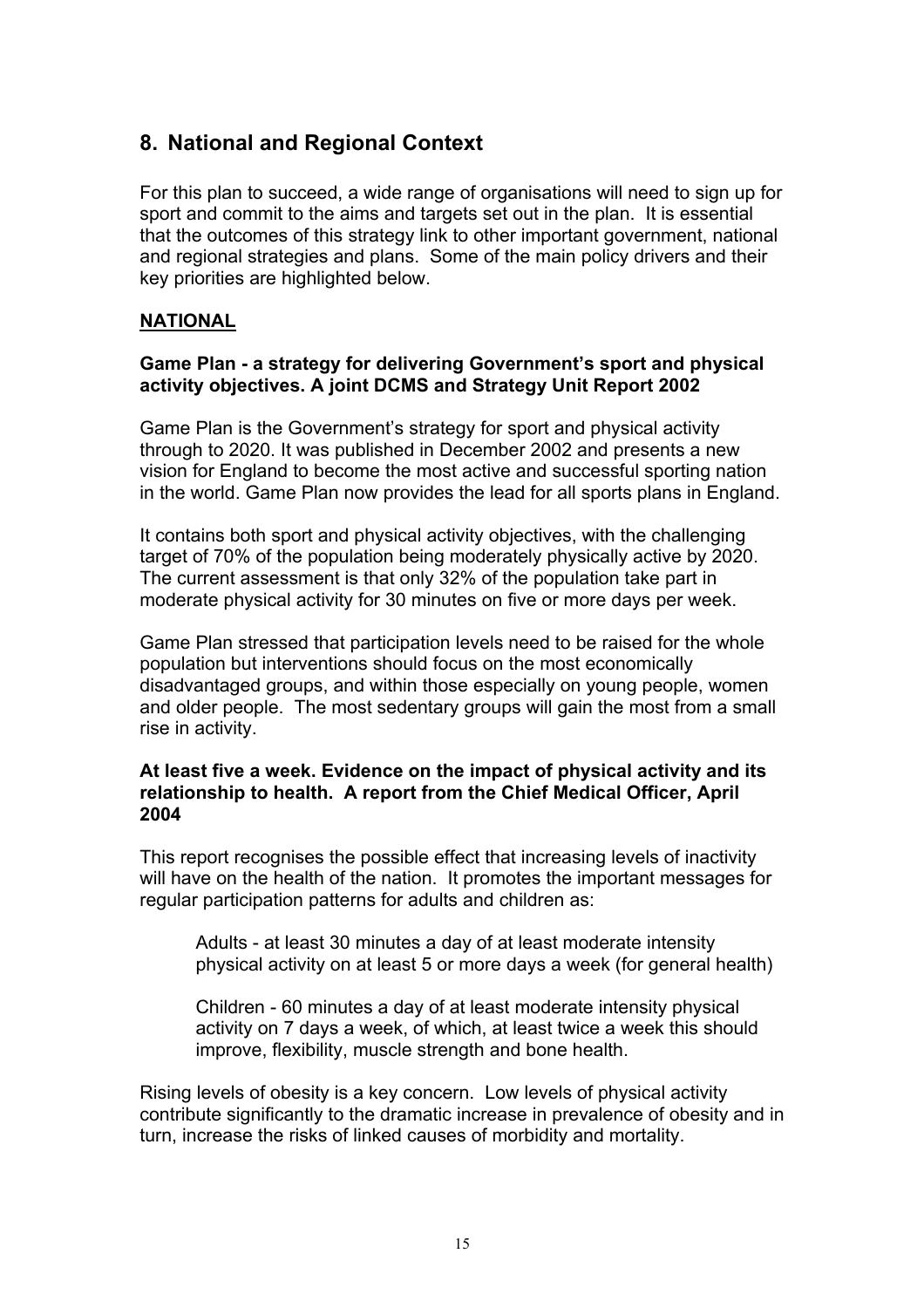

### **The Framework for Sport in England (Sport England, 2004)**

The national Sport England strategy aims to increase the number of people taking part in sport and active recreation three times a week for 30 minutes of moderate intensity, as sport's contribution to the achievement of the Government's physical activity targets (i.e. CMO recommendations). Sport England have stated that their aim is to encourage people to be more physically active by developing an active lifestyle through making sport and active recreation a part of everyday life, see figure 2.

The strategy embraces sport as much more than traditional team games and competition:

"Sport means all forms of physical activity which, through casual or organised participation, aim at expressing or improving physical fitness and mental wellbeing, forming social relationships or obtaining results in competition at all levels"

The strategy sets out the strategic development up to 2020, developing a framework, identifying key priorities for change (see below), future actions, and the impact through outcomes for sport and the wider social and economic benefit.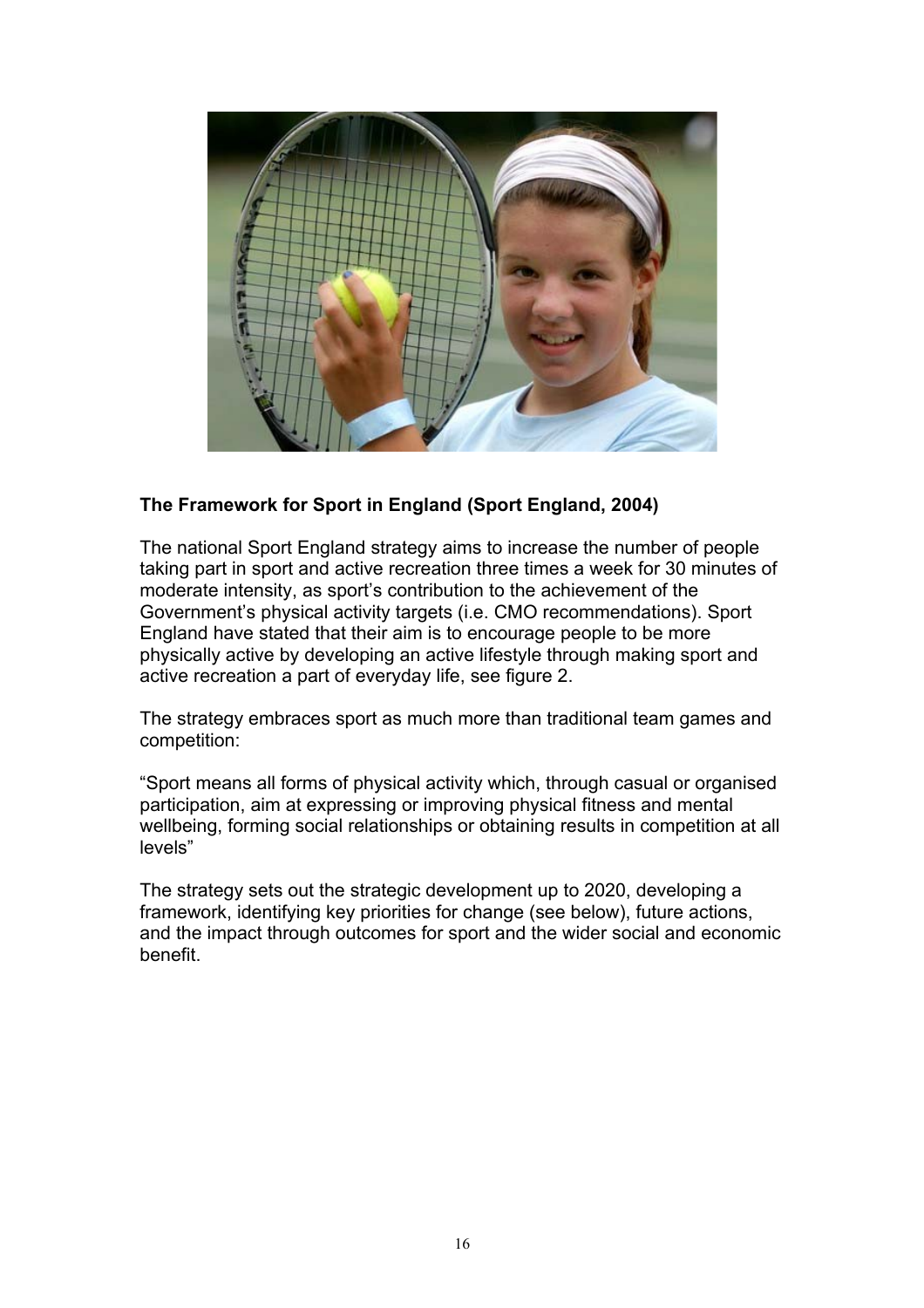## **Figure 4**

#### **Key Priorities for Change:**

- 1. Promotion and marketing
- 2. Legislation and regulatory change
- 3. Quality accreditation and improvement
- 4. Structures and partnerships
- 5. Innovation and delivery
- 6. Strategic planning and evidence

Sport England National Framework for Sport, 2004

#### **Whole Sport Plans. Produced by National Governing Bodies (NGB's) for priority sports identified by Sport England**

Some NGB's projecting that no more than 10% of their affiliated clubs will achieve Clubmark standard by 2009

Club development is a consistently high priority across most Whole Sport Plans/ County & Regional Plans in line with IP9 (SE WM 2004/05 Priority Action No. 5).

Coach / workforce development is also a high priority.

#### **SkillsActive Assessment of Current Provision: Sport and Recreation**

Around two in five (38%) coaches in the UK claim to hold a qualification in a sport that they coach. 760,000 coaches lack a formal coaching qualification.

#### **The 2012 London Olympic Games and Paralympic Games**

The 2012 Olympic Games and Paralympic Games present an opportunity to catalyse an increase in participation in sport across the UK and beyond, inspiring a new generation of young people, in particular, to get involved.

Starting from the closing ceremony of the Beijing 2008 games, the Cultural Olympiad, a four-year period of cultural activity under the umbrella of the 2012 games, will inspire participation in a wide range of diverse cultural activities. The involvement of arts, museums, galleries, buildings, libraries and archives, national institutions and small community groups across the country will provide the platform to both increase the number taking part and encouraging participation from under-represented groups.

Local communities are uniquely positioned to deliver big community enthusiasm for the Games, which can translate into significant social benefits and leave a real lasting legacy. Key local benefits of the Olympics are:

- opportunities for tourism and economic development
- getting our communities active, healthy and safer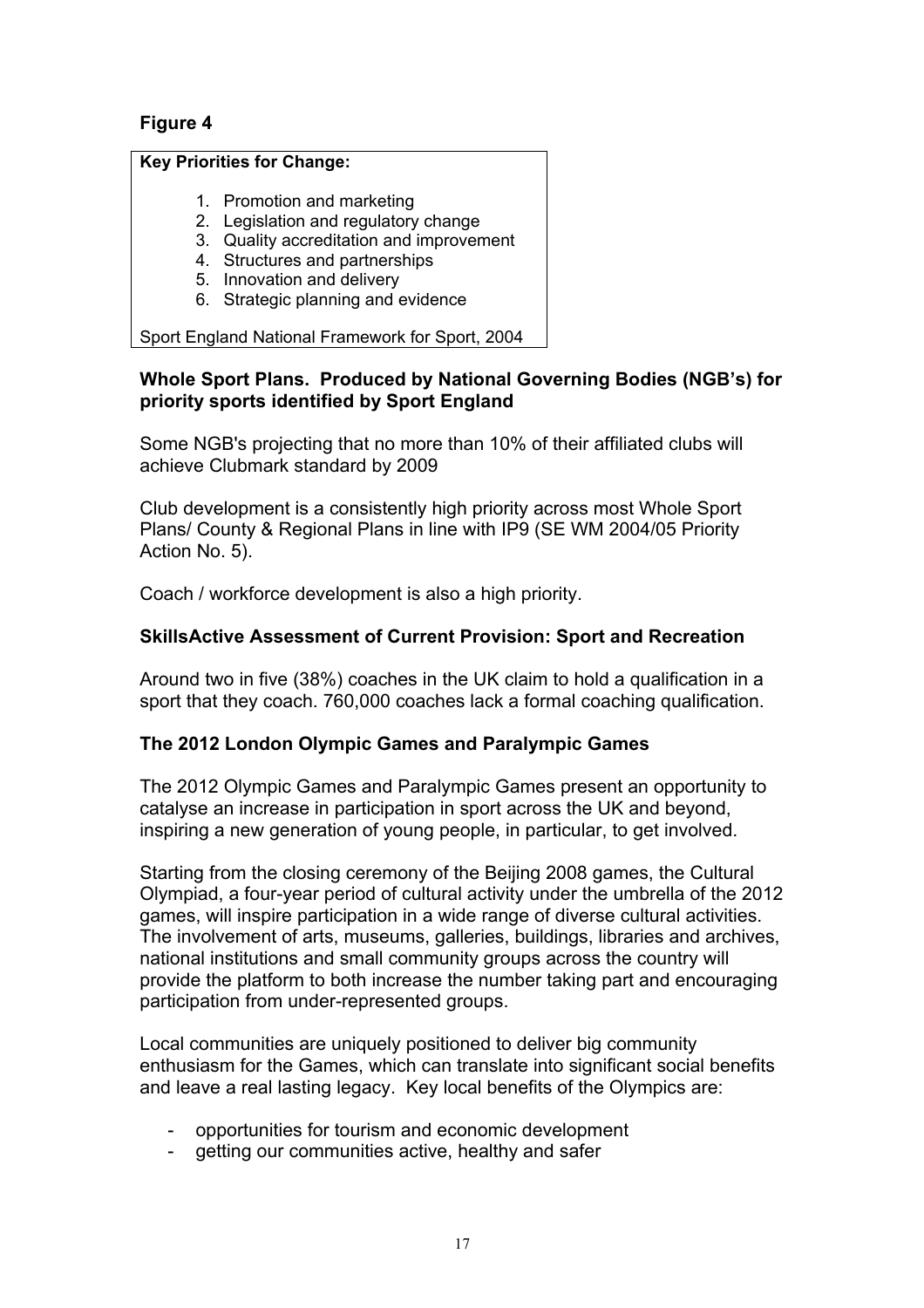- community cohesion by developing a feel good factor and enhanced pride
- creating a significant cultural and sporting legacy
- developing partnerships with local businesses to benefit

Volunteers (see West Midlands Sector Skills Agreement) will play a major role in the success of the Cultural Olympiad; the sporting events that take place before the games and the games themselves. New partnerships forged in the preparations will help local communities connect to a global event, and maximise the Olympics' positive impacts, including the massive boost for the tourism industry and acting as a catalyst for enhancing existing local programmes, plans and provision.

Preparing successfully for the Olympics and its legacy will be of national importance in the next few years.

#### **Respect Agenda**

The Respect Action Plan builds on our current drive to tackle anti-social behaviour and reclaim communities for the law-abiding majority.

It also explains why we need to deepen our approach by tackling the underlying causes of anti-social behaviour, intervening early where problems occur and broadening our efforts to address other areas of poor behaviour.

In summary, the Respect Action Plan has six main strands:

- A new approach to the most challenging families
- Improving behaviour and attendance in schools
- Activities for children and young people
- Strengthening communities
- Effective enforcement and community justice
- Supporting families.

### **REGIONAL**

#### **Sign Up for Sport, A Regional Plan for Sport in the West Midlands 2004- 2008. A report from Sport England West Midlands, 2004.**

The regional Sport England strategy moves on from the national strategy and discusses the priorities for action in the West Midlands and the development of sport up to 2008 (see figure 5).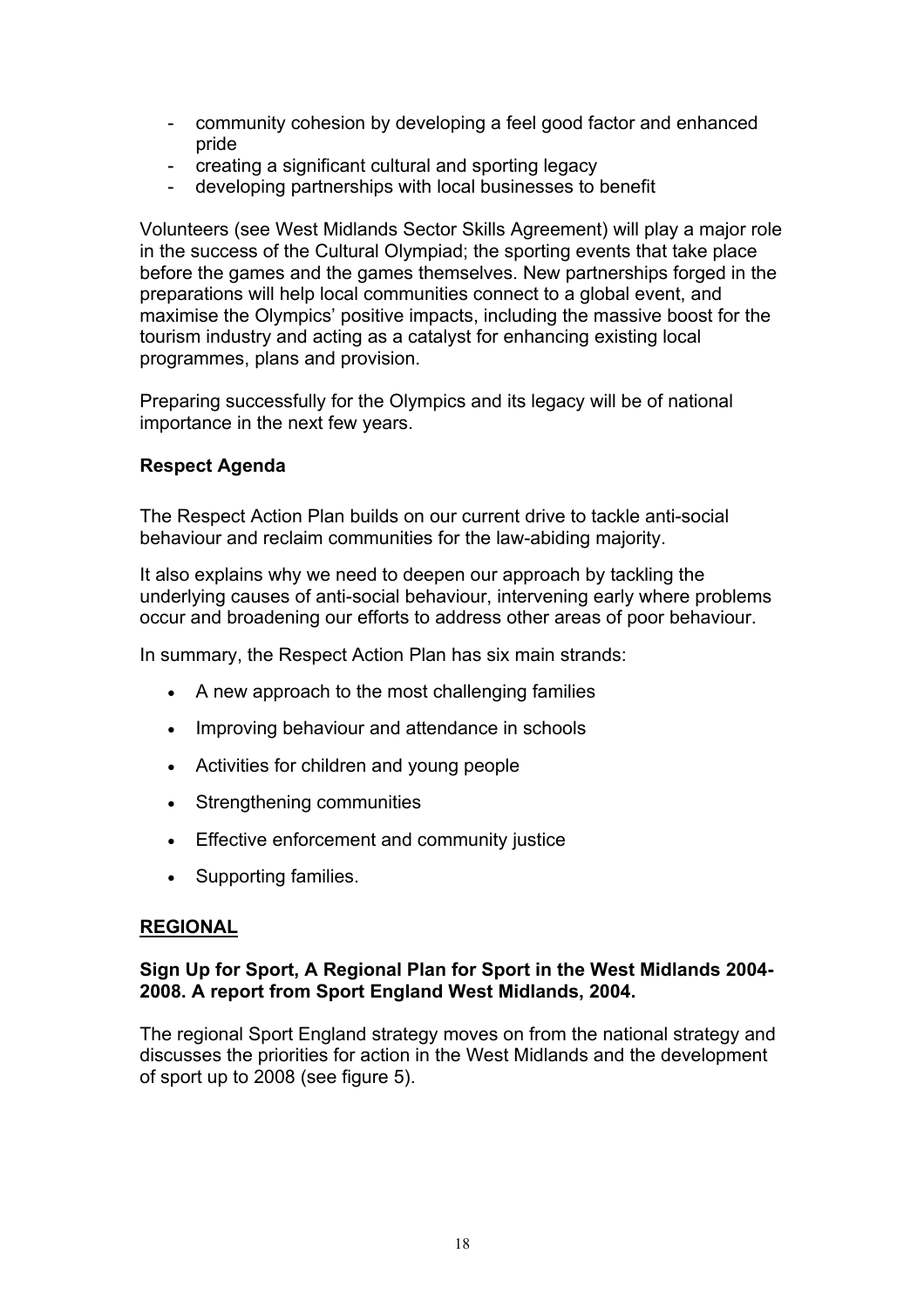## **Figure 5**

#### **Key Priorities for Change:**

- 1. Increasing levels of participation in club and community sport
- 2. Improving levels of sports performance
- 3. Widening access to sport
- 4. Improving the health and well being of people through sport
- 5. Creating safer and stronger communities through sport
- 6. Improving education through PE and sport
- 7. Benefiting the economy through sport

#### **Sign Up for Sport, 2004**

In all of this policy it is clear that increasing participation and improving sporting infrastructure will have wide ranging benefits for the Borough in terms of crime and antisocial behaviour reduction, improving health and reducing health inequalities, educational achievement, and physical and social regeneration in areas of deprivation. A Community Sports Strategy, together with the Physical Activity Strategy for Solihull will be important for achieving central elements of government policy and targets.

#### **Coventry, Solihull and Warwickshire Sport Business Plan (April 2007 – March 2008)**

The Coventry, Solihull and Warwickshire Sport Partnership (CSW Sport) is a sub regional agency, made up of key local bodies, who have formally committed to working together and contributing to developing sport and active recreation for people throughout the Coventry, Solihull and Warwickshire area.

The Coventry, Solihull and Warwickshire Sport Partnership play a major role in establishing the delivery system for sport at a sub regional level in conjunction with Sport England West Midlands and will play a key role in advising, co-ordinating and supporting Solihull Sport and Physical Activity **Network** 

The Coventry, Solihull and Warwickshire business plan identifies the role of the partnership as:

- Strategic planning, co-ordination and contribution
- Increasing participation
- Workforce development
- Performance management
- Marketing and communication

Some of the major tasks within the plan include the development of a volunteer development plan and a workforce development plan.

#### **SkillsActive - West Midlands Sector Skills Agreement Regional Action Plan 2006**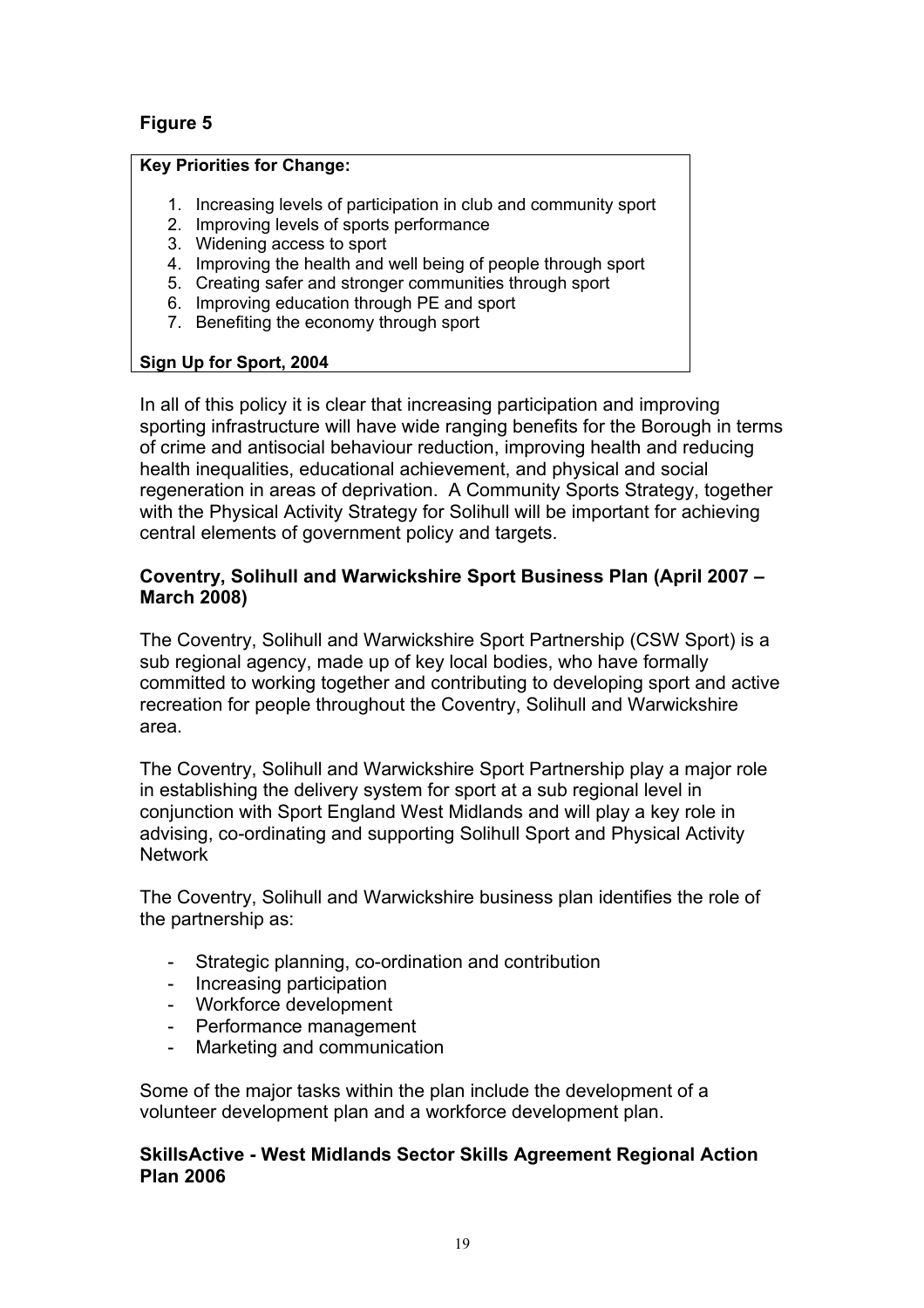**Key message – Our workforce may double by 2020 in the West Midlands**

As the region becomes more physically active to 2020, there is the potential for the active leisure and learning workforce to more than double in the same period. This could mean a demand for anything between 63,000 and 110,000 new workers and volunteers.

#### **Key message – Coaching, teaching and instruction is a priority for investment**

There is an urgent need to invest in the coaching, teaching and instruction staff in our sector, as not only is there a demand for a greater volume of qualified coaches, but also a need for more specialists and people with a broader set of skills and knowledge to be able to work with people of different ages, abilities and backgrounds. The new UK Coaching Certificate may drive up demand for workforce development as the sector aims to become 'professional' by 2012, but it also has the impact of higher costs of training, which individuals already find hard to pay for.

#### **Coventry & Warwickshire 2012 Partnership**

The partnership seeks to maximise the opportunities presented by the London 2012 Olympic and Paralympic games to:

- deliver economic benefits
- improve the image and raise the sporting profile of the sub-region
- engage with the local community to promote the benefits of participation in physical activity and sport
- promote the cultural ethos and values of the International Olympic Committee (IOC)
- support the achievement of a lasting and sustainable legacy for the sub-region

The partnership feeds into the West Midlands 2012 Leadership and Advisory groups and focuses on 5 key themes:

- **Sport**
- Business
- Tourism
- Culture & Heritage
- Pre-Games Training Camps and Events (PGTC)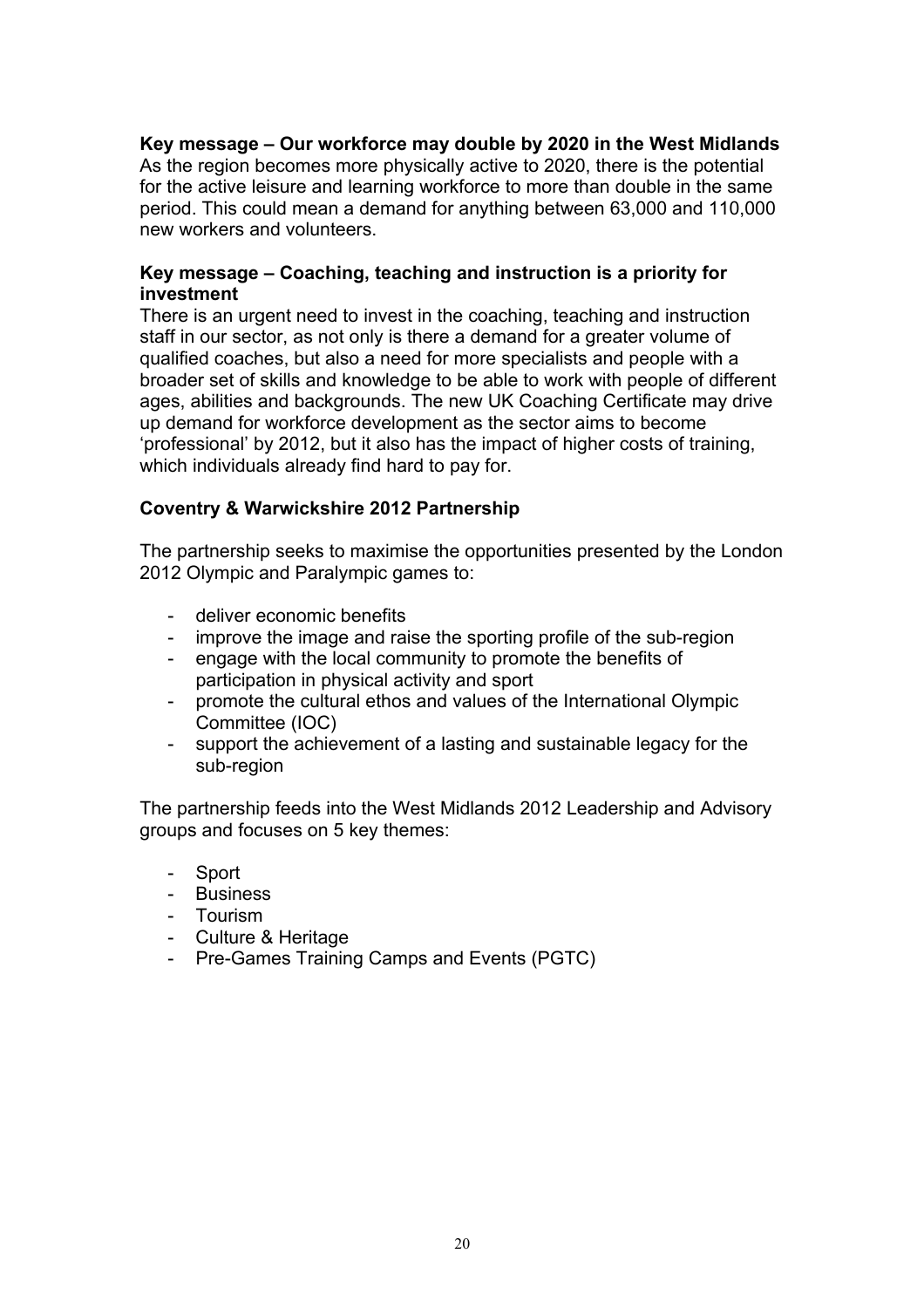# **9. A Local Perspective**

#### **A Place for People - Community Strategy for Solihull 2006 - 2016**

A Place for People describes the sort of place we want Solihull to be in the future. It aims to address people's concerns now and to respect the needs of future generations. It sets out the important issues and how they will be tackled. Our aims are to make Solihull into a place:

- $\bullet$  That is good to live in for everyone
- That offers opportunities for learning and creativity
- Where we value children, young people and family life
- That is safe from crime and disorder
- That creates jobs and encourages enterprise
- Where people enjoy good health
- Where people respect difference and diversity
- That is inclusive and community focused
- Where people promote caring towards others.

#### **Council Objectives**

Solihull Council aims to deliver its vision and values through a set of core objectives, which are medium term goals, which will be what our customers experience as we achieve. The objectives are:

- A brighter future for our children and young people
- Improving the quality of life
- Closing the gap of inequality
- $\bullet$  Treating you as an individual
- Good value services

### **Current Levels of Participation in Sport and Active Recreation**

The 'Active People' survey was commissioned by Sport England to develop a comprehensive understanding of current levels of sports and active recreation participation and volunteering in England. The survey was aimed at adults to identify the proportion of adults participating in 3 x 30 minutes of sport and active recreation a week (to contribute to the CMO recommendations) volunteering rates and overall satisfaction with leisure facilities.

The results were published in 2006 and indicated that participation levels in Solihull are below the national average (-0.6%), satisfaction levels for facilities is below the national average (-0.5%) and above the national average for volunteering rates (+0.8%).

Only 20.4% of the adult population in Solihull currently take part in recommended levels of sport a week (3 x 30 minutes a week) compared with 21% participation rates nationally. This demonstrates that 124,500 (70.6%)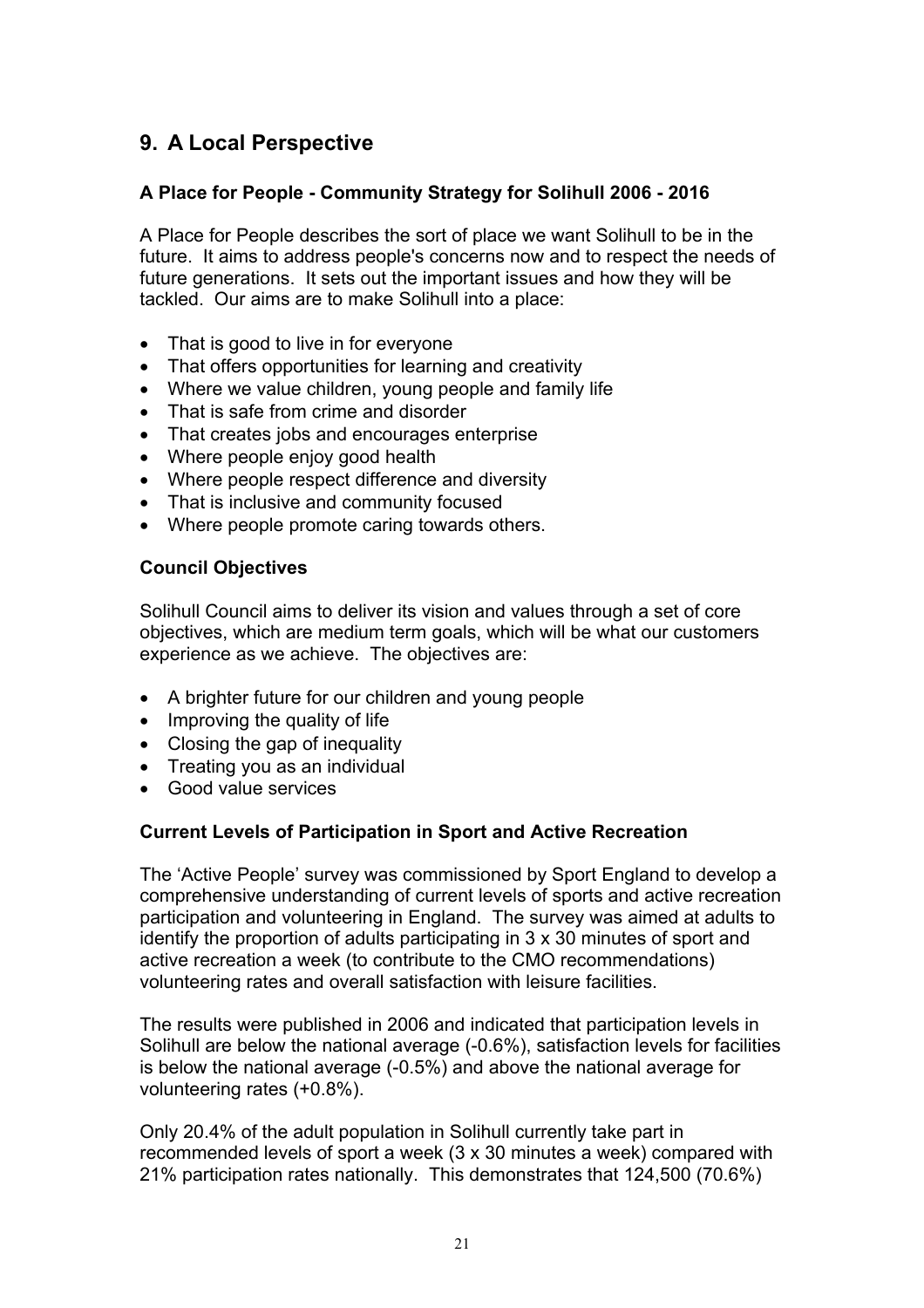are currently not taking part in sufficient amounts of sport a week. A 1% increase a year (*Sport England target*) equates to an additional 1,245 a year, 104 people a month or 24 people a week taking part in recommended levels.

The key findings for Solihull are as follows:

## **Participation**

- $\bullet$  High membership rate of sports clubs (29.6%) highest in the West Midlands conurbation and sub region.
- Male participation in organised competitive sport is one of the highest in the country (28.2%).
- Black & Minority Ethnic (BME) participation relatively high (19.4%) compared to neighbouring metropolitan authorities, the sub region and the region.
- Low participation rates for women and people with a limiting disability.
- Satisfaction with local sports provision is particularly low within people who have a limiting disability



## **Figure 6**

# **Volunteering**

• Although the overall volunteering rate is above the national average  $(5.5\%$ and 4.7% respectively), this can be regarded as modest in light of the high density of community and voluntary sports clubs - particularly in the south of the borough.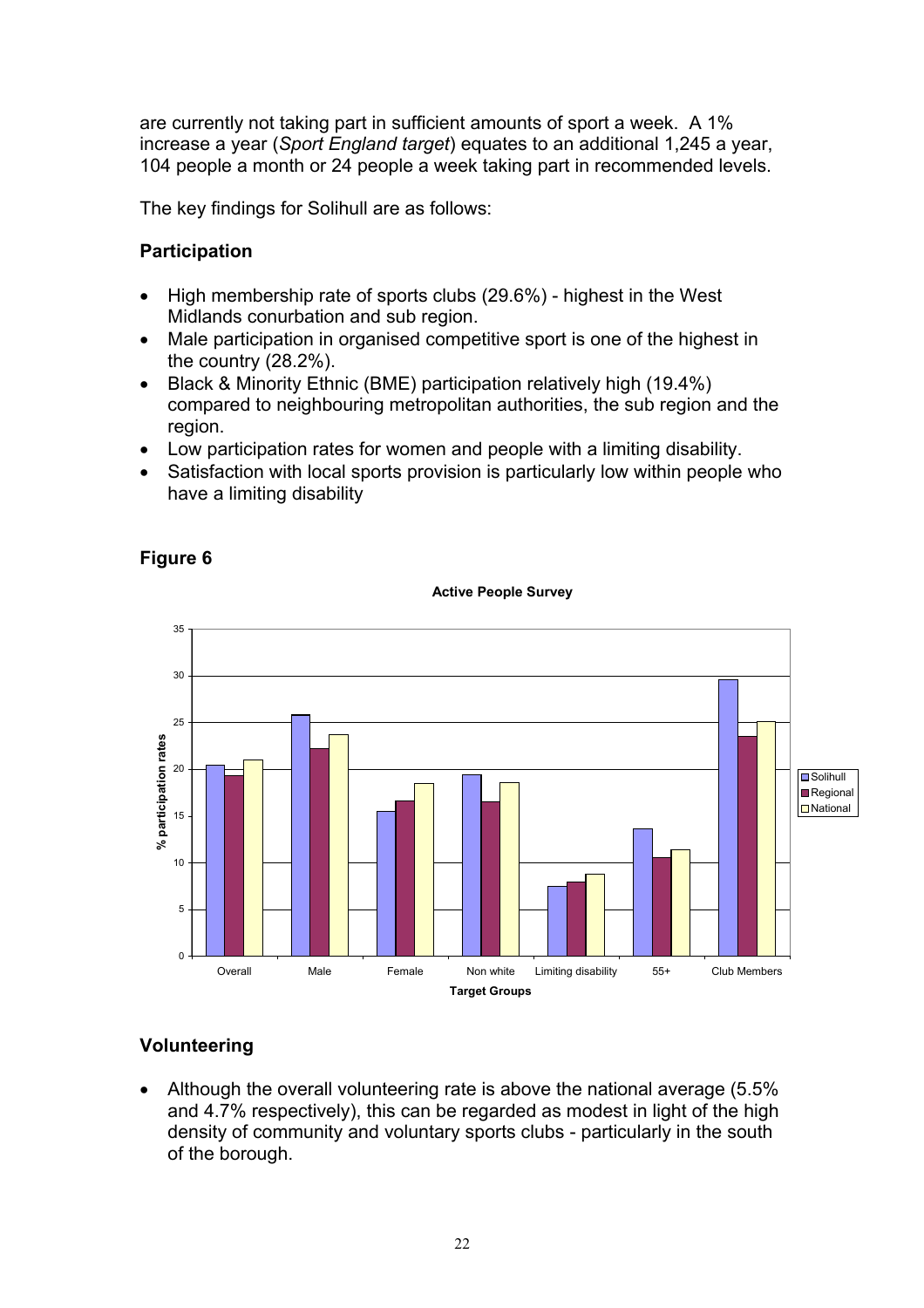- While female participation levels are significantly low, volunteering rates are relatively high at 4.2% - among the highest in the region.
- Volunteering rates are low in socio-economic groups A & B

### **Sporting Infrastructure (Clubs and Facilities)**

Solihull has a high density of voluntary and community sports clubs and a wide range of sports facilities - mostly owned and operated by the private and voluntary sectors.

There are more than 280 local providers of sport and active recreation registered on the SolihullActive database www.solihull.gov.uk/activities.

There are more than 20 gyms and private health clubs within a 5-mile radius of Solihull town centre.

Solihull has no fewer than 10 golf courses and driving ranges.

The borough boasts several established and thriving multi-sports clubs operating in the not-for-profit sector. These include Olton & West Warwickshire Sports Club, Hampton in Arden Sports Club, the Arden Club and the Old Silhillians Association.

School sites are open for out of school hours. Access to sports facilities, needs to be improved.

Most sports facilities and organisations are located in the south of the borough.

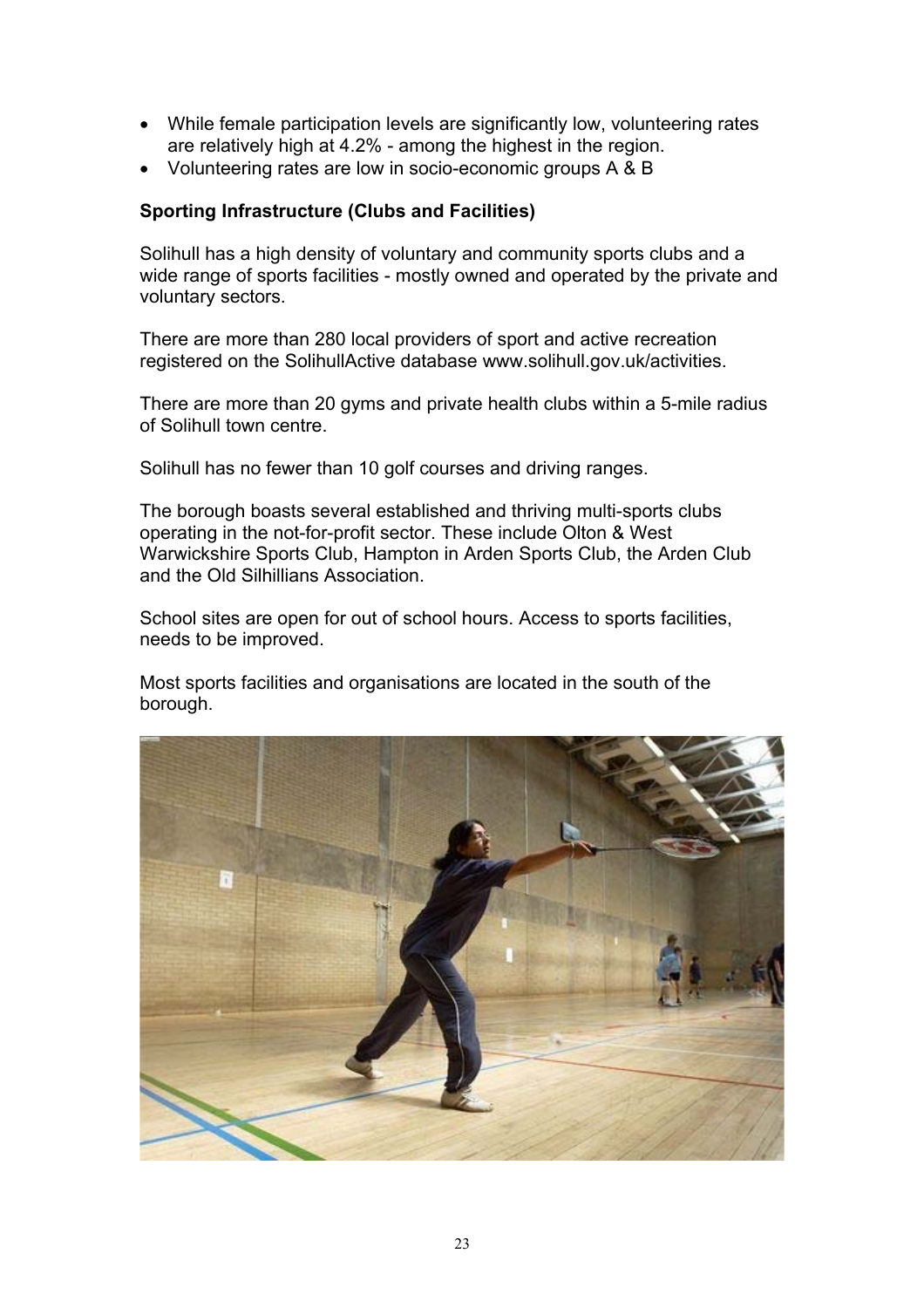#### **Addressing Inequalities**

The Solihull Partnership's strategy for developing the Borough in the future, 'A Place for People 2003 – 2013', clearly seeks to address inequalities that exist in health, educational attainment, crime and disorder and economic vitality and regeneration. Similarly, key objectives of Solihull MBC and Solihull Care Trust seek to improve quality of life and close the gap of inequality as reflected in the Health Inequalities in Solihull Strategic Framework 2005 - 2010.

Inequalities that exist within Sport and Active Recreation have been identified through the Active People and Active Places research, conducted by Sport England.

#### **Physical Activity Strategy (PAS)**

The Solihull Physical Activity Strategy was published in 2004 with the vision of enabling Solihull to be a place where everyone has equal opportunity, and is supported and encouraged, to live an active lifestyle, within their range of ability. The strategy aims to achieve a 1% increase in physical activity levels per year through increasing physical activity (including active recreation, sport and active living) levels based on at least 30 minutes of moderate intensity physical activity on at least five or more days a week (to achieve a general health benefit for adults)

The strategy has six strategic objectives:

- 1. Develop a reliable database on physical activity patterns
- 2. Raise public awareness and understanding of the health messages of physical activity guidelines, information is provided and tailored to meet the needs of different population groups, particularly targeting those most in need
- 3. Ensure that appropriate and consistent advice is available across the Borough, tailored to meet the needs of different population groups, particularly targeting those most in need
- 4. Ensure that a full range of accessible opportunities for physical activity and sport is available across the Borough
- 5. Work towards ensuring that the physical environment and local culture promotes and enables an active lifestyle at home, at work, in educational settings, for recreation and transport. Also working to reduce inequalities including educational achievement and reducing crime
- 6. Establish 'pathways' for participation in specific activities providing continuum of opportunities from the most basic to the highest (e.g. walking, cycling, dancing, swimming, football)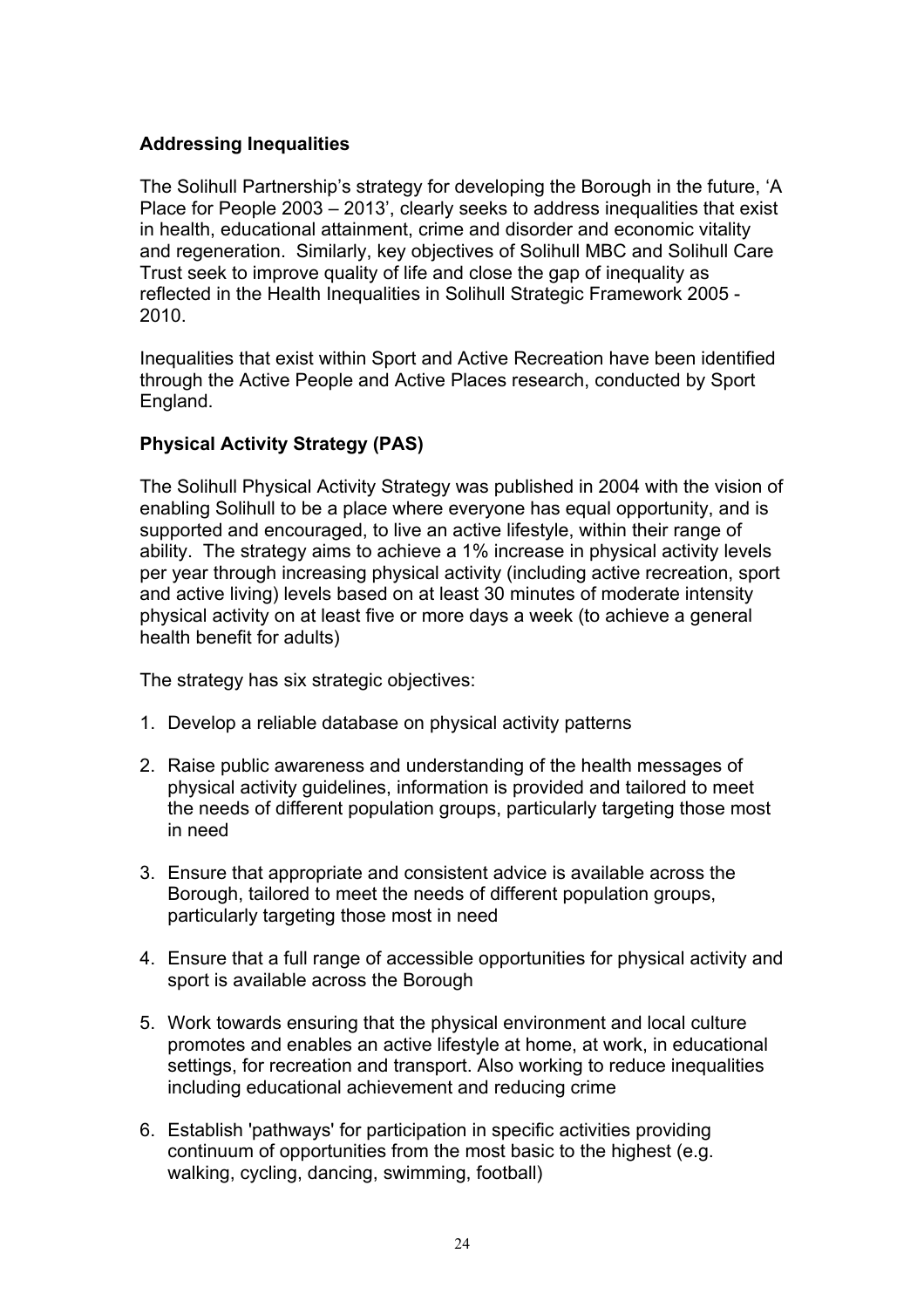#### **SolihullActive**

Launched in 2005, SolihullActive emerged from the borough's Physical Activity Strategy. It is a high-profile publicity campaign and branding exercise to reinforce health messages on physical activity. The aim of the boroughwide campaign is to get more people, more physically active, more often.

At the heart of the initiative is an online database of local leisure activities – **www.solihull.gov.uk/activities** containing details of more than 280 local providers of sport and active recreation spanning the public, private and voluntary sectors. This includes voluntary and community sports clubs, leisure centres, gyms and health clubs and golf courses.

46% of residents agree that they are unaware of the majority of cultural facilities in Solihull, 87% of residents agree that the Council should support cultural activity in Solihull through publicising and marketing activities. *Source: Solihull Citizens' Panel Survey, Spring 2003.*

#### **London 2012 Olympics**

A Solihull MBC local action plan has been agreed to maximise local opportunities in four main themes sporting benefits, cultural and social benefits, economic benefits, and business and tourism. Some of the key actions relating to sport and active recreation include:

- promote community sport participation
- work with regional partners to maximise opportunities in each of the four themes
- maximise volunteering participation
- promote the health benefits of sport and active recreation
- capitalise on all cultural opportunities
- maximise employment and training opportunities

# **Current Sport and Active Recreation in Solihull**

#### **Positive Futures**

A national social inclusion programme, funded by Crime Concern, which uses sport and active recreation as a diversionary activity to engage with disadvantaged and socially marginalised young people.

The aim is to have a positive influence on young people's lives by widening horizons and providing access to new opportunities by using sport as a catalyst to encourage project participation and steer young people towards education, training and employment.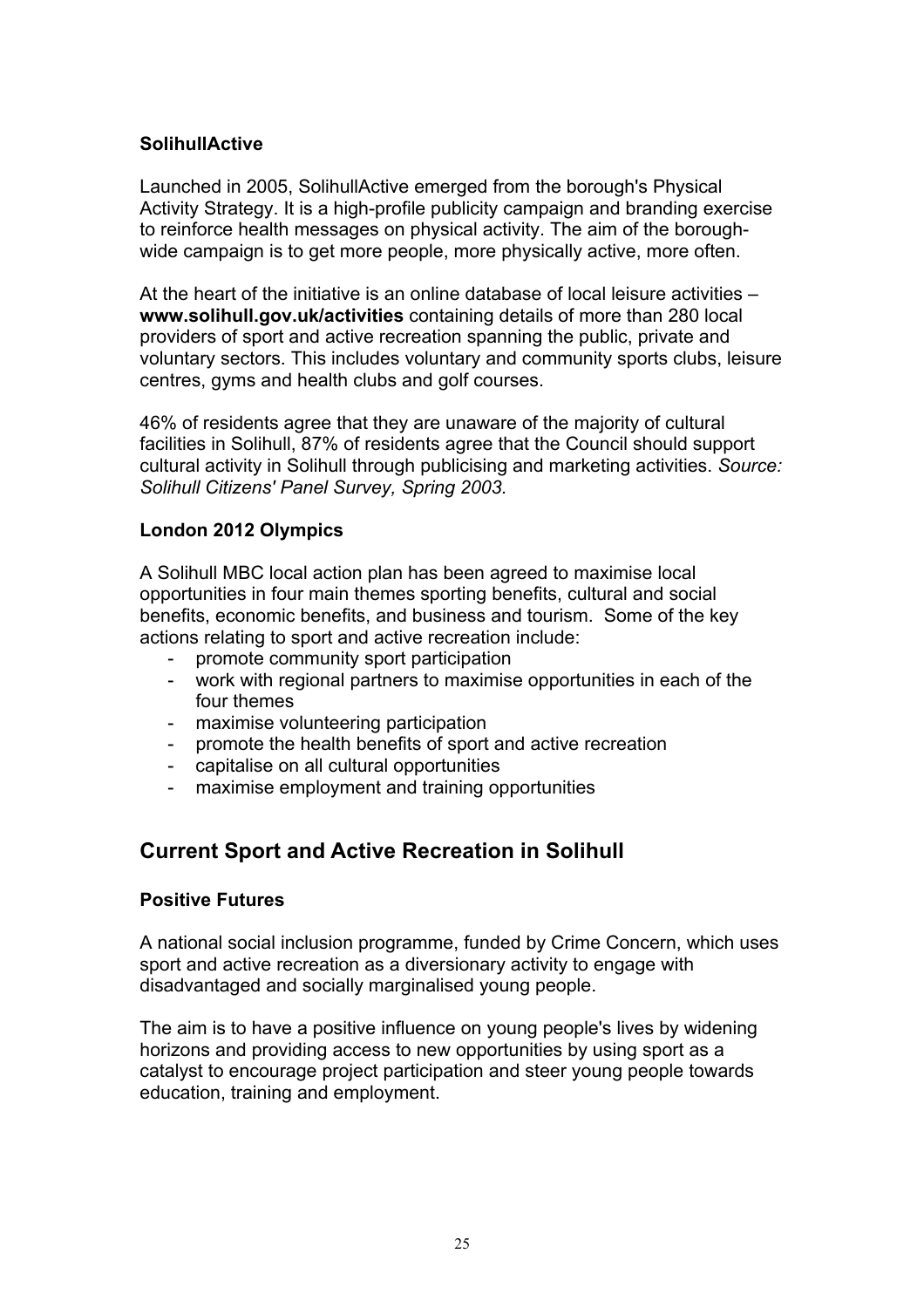## **NS Fusion**

NS Fusion is a five-year project designed to engage young people and the community of North Solihull in sport and physical activity. Aimed at young people aged 10-24 years, it runs from April 2006 to March 2011 and has four elements:

- Mobile evening activity sessions at crime hotspot locations within the wards of Kingshurst & Fordbridge, Smith's Wood and Chelmsley Wood.
- Sporting and learning opportunities at 'Pathway' venues including local primary and secondary schools, Smith's Wood Sports College and North Solihull Sports Centre.
- Holiday activity programme.
- New Deal Welfare to Work training programme for 18-24 year old unemployed young people.

#### **Off the Wood**

Off the Wood is part of the Solihull On Track programme which is focused in areas of high crime and deprivation to provide multiple interventions for 'at risk' children between 4 and 12 years of age and their families. On Track is a research-based, preventative, crime reduction programme aimed at developing multi-agency partnerships and delivering a range of services. On Track's main aims are:

- to target early interventions at the risk factors associated with crime and anti-social behaviour.
- to involve the local community in the programme
- to identify and involve 'hard to reach' groups
- to work with other agencies in multi-agency partnership in the design, and delivery of the programme.

Off the Wood uses sport and active recreation as a diversionary activity targeting children aged 8 to 12 years and their families and is delivered by Solihull Leisure Services. The programme is available for those living in postcodes B36 and B37 and they can participate in a varied sports programme, including swimming, basketball, football, ice hockey, urban cricket, dance and aikido.

### **Community Sports Coach Scheme**

A Sport England funded programme to increase levels and standards of coaching in England and develop a professional career structure. In Solihull we have coaches in FUNdamentals of Sport, Basketball, Tennis, Netball and Girl's Football.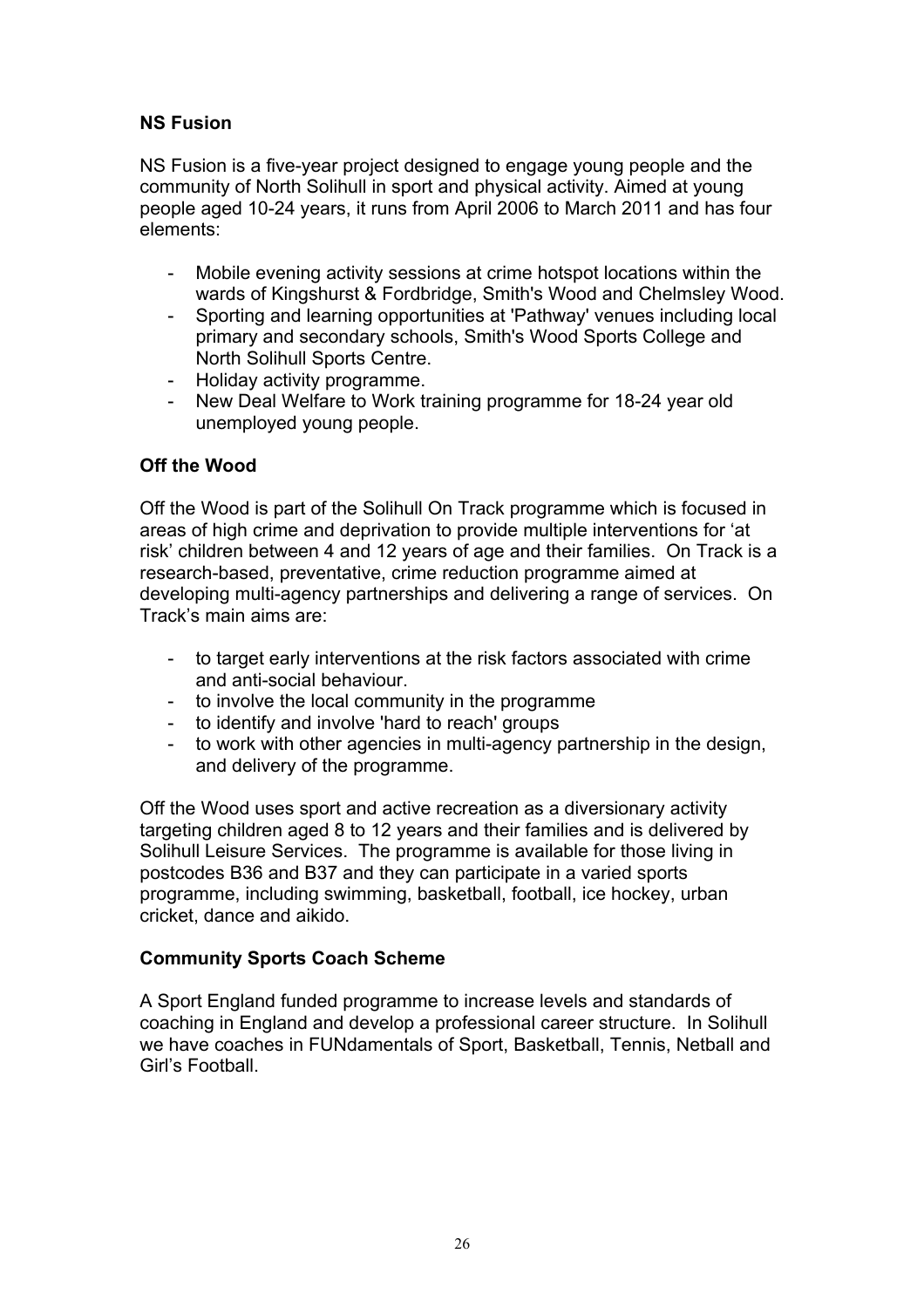#### **Striders & Strollers**

An introductory walking programme to improve the health and wellbeing of participants and increase levels of active recreation. Currently there are four walks in the borough, which meet fortnightly and targets people who do not currently walk or are looking to increase their activity levels. Each walk follows agreed routes which last between 30 – 45 minutes.

#### **DocSpot**

An exercise referral programme to improve participant health and increase their levels of regular physical activity. Patients will attend the programme for 12 weeks and will have a personal exercise programme which can include a range of sport and active recreation activities e.g. swimming, gym, recreational walking.

#### **Cyclesolihull**

Cyclesolihull is a community initiative, led by volunteers but supported by Solihull MBC and Solihull Care Trust to encourage more people to cycle. Current initiatives include development of cycle ride leaflets to encourage more people to cycle as a leisure activity by exploring the local countryside and informal rides (weekly during the summer) for people who would like to join others to cycle to these routes together. Cyclesolihull has developed its own web site (www.cyclesolihull.org) to publicise its activities and provide further information about cycling.

### **School Sports Partnerships**

The two partnerships in Solihull work towards achieving the PE, School Sport and Club Links Strategy (2002) by developing PE and sport in schools, both within and beyond the curriculum, to improve:

- Pupil concentration, commitment and self-esteem leading to higher attendance and better behaviour and attainment
- Fitness levels active children are less likely to be obese and more likely to pursue sporting activities as adults
- Success in international competition by ensuring talented young sportspeople have a clear pathway to elite sport and competition whatever their circumstances.

The overall objective, a joint DfES and DCMS public service agreement (PSA) target, is to enhance the take up of sporting opportunities by 5-16 year olds so that the percentage of school children who spend a minimum of 2 hours each week on high quality PE and school sport, within and beyond the curriculum, increases to 75% by 2006 and to 85% by 2008, with at least 75% in each partnership by 2008.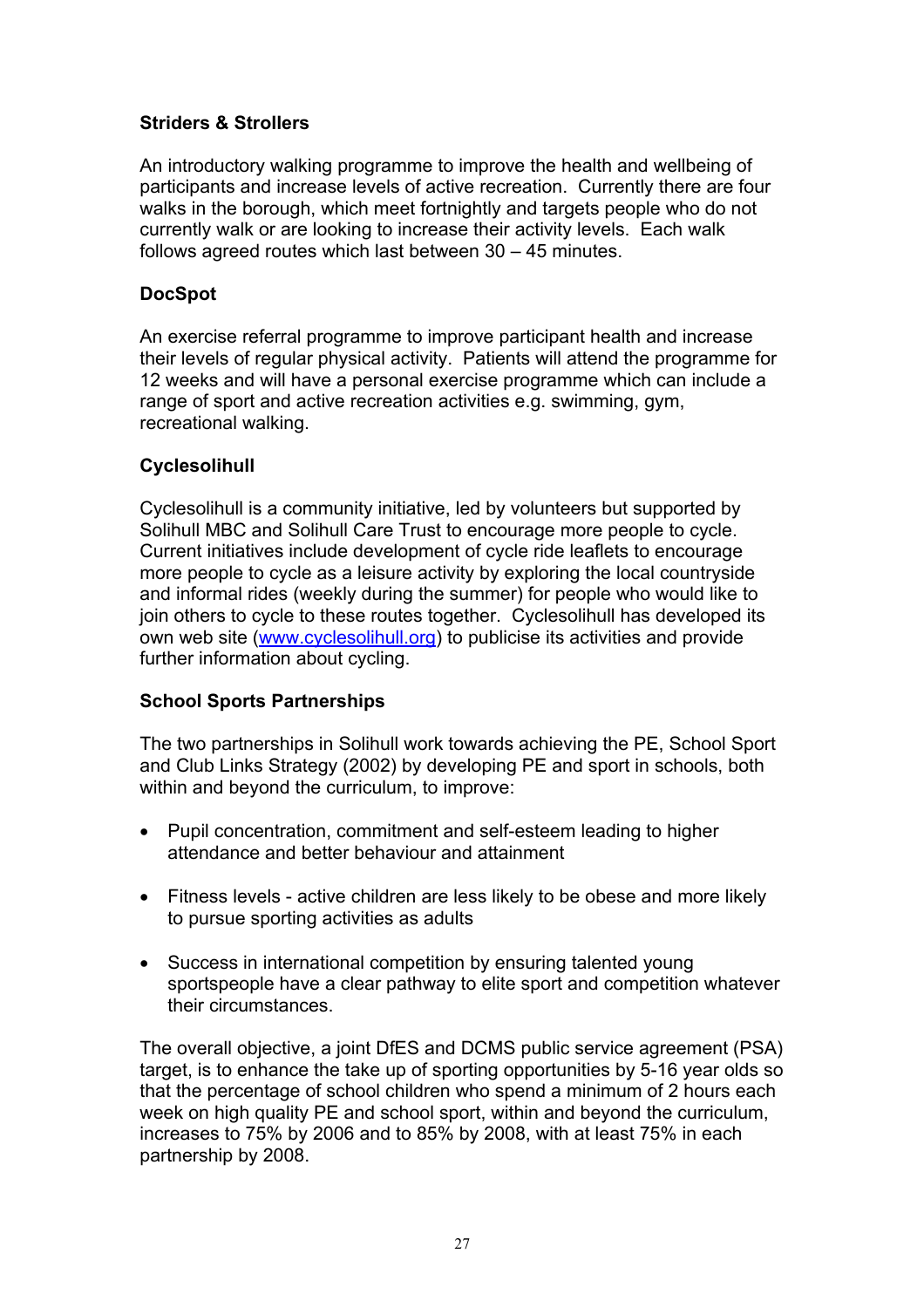However, the ultimate vision is that:

"By 2010 all children will be offered at least 4 hours of sport every week, which will comprise at least 2 hours high quality PE and sport at school and, in addition, the opportunity for at least a further 2-3 hours beyond the school day (delivered by a range of school, community and club providers)."

#### **Solihull Sports Council**

Solihull Sports Council represents local sport. It provides a forum for the voluntary sports sector to meet and discuss a wide range of sporting matters while at the same time acts in partnership with other agencies to develop and promote sport in Solihull.

The Sports Council also oversees a range of complementary activities. These include providing cash grants to both individuals and clubs to help in their chosen sport and advice and support in helping clubs and voluntary organisations apply for funding through the sports lottery and other funding agencies. From time to time it also offers support and training to clubs and officials in areas as diverse as child protection and first aid.

#### **Solihull College**

Solihull College is a key provider of sports education in the borough. The College provides a wide range of industry-accredited courses and academies in sport and leisure. This includes BTEC certificates and diplomas in sport, through sports and fitness therapy to apprenticeships in exercise and the coaching of football.

The College runs four academies. These academies focus on football, rugby, cricket and golf.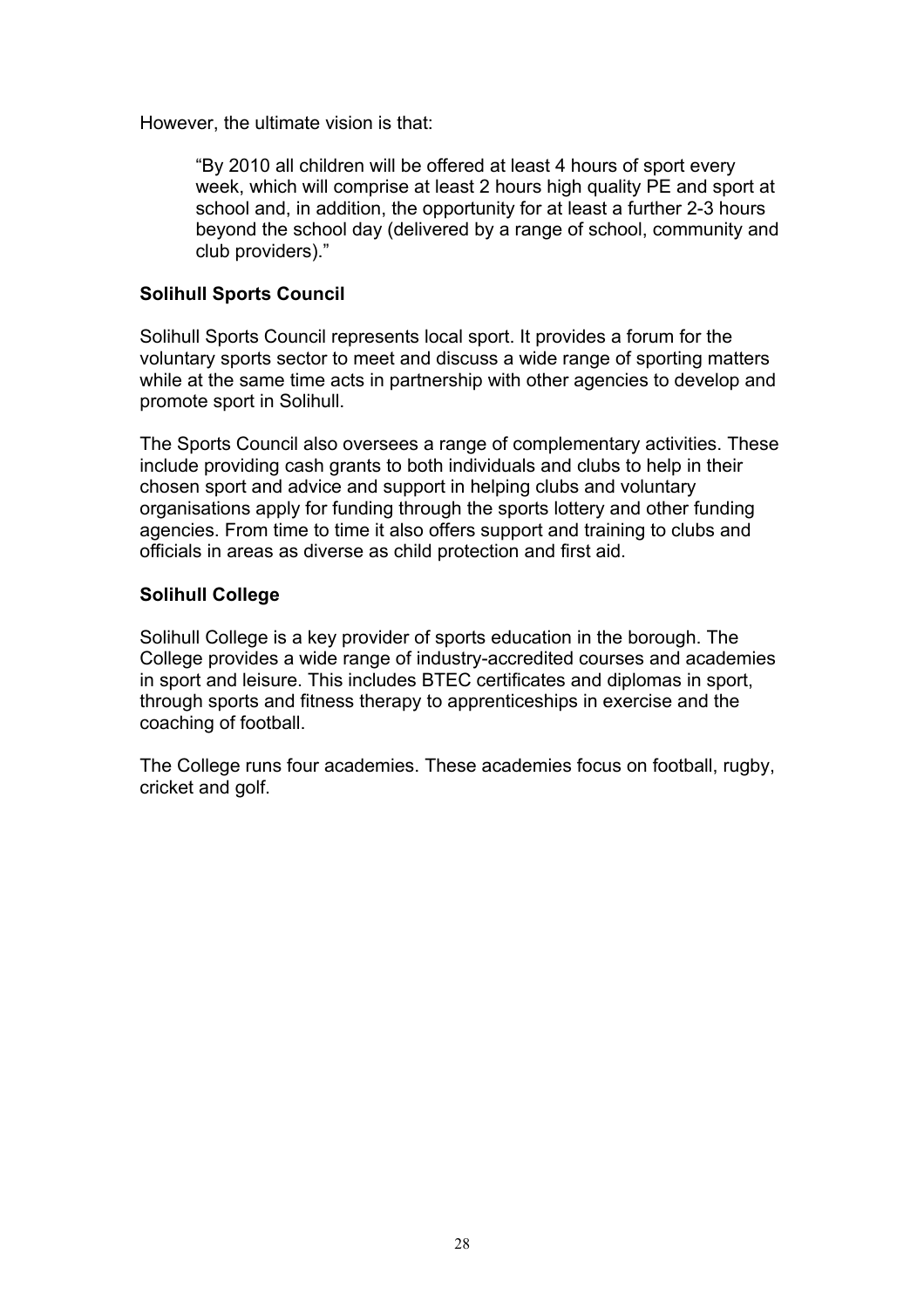# **10. Key Challenges**

A series of key challenges have been identified as a result of the research and analysis conducted. These challenges are as follows:

- The majority of people in Solihull are unlikely to be achieving the Government's recommendations for sport and active recreation. Strategic Objective 2 seeks to increase participation in sport and active recreation within Solihull.
- There is a lack of a comprehensive and cohesive support network for the voluntary and community sector in sport and active recreation.
- There is a lack of data on current sports and active recreation participation, volunteering and provision at a ward-by-ward level, against which progress in increasing participation can be assessed. This has partly been addressed through Active People survey.
- There is a lack of co-ordination of provision of facilities and opportunities for sport and this is likely to be contributing to inconsistency in advice and information given to local people by front-line services. Strategic Objective 1 and 5 will seek to address this.
- Provision of facilities and opportunities for sport appears to be inequitable. Strategic Objective 1, 3 and 4 will seek to address this issue.
- The local culture and environment needs to better promote and enable local people to lead more active lives. Strategic Objective 3 and 5 will seek to address this issue.

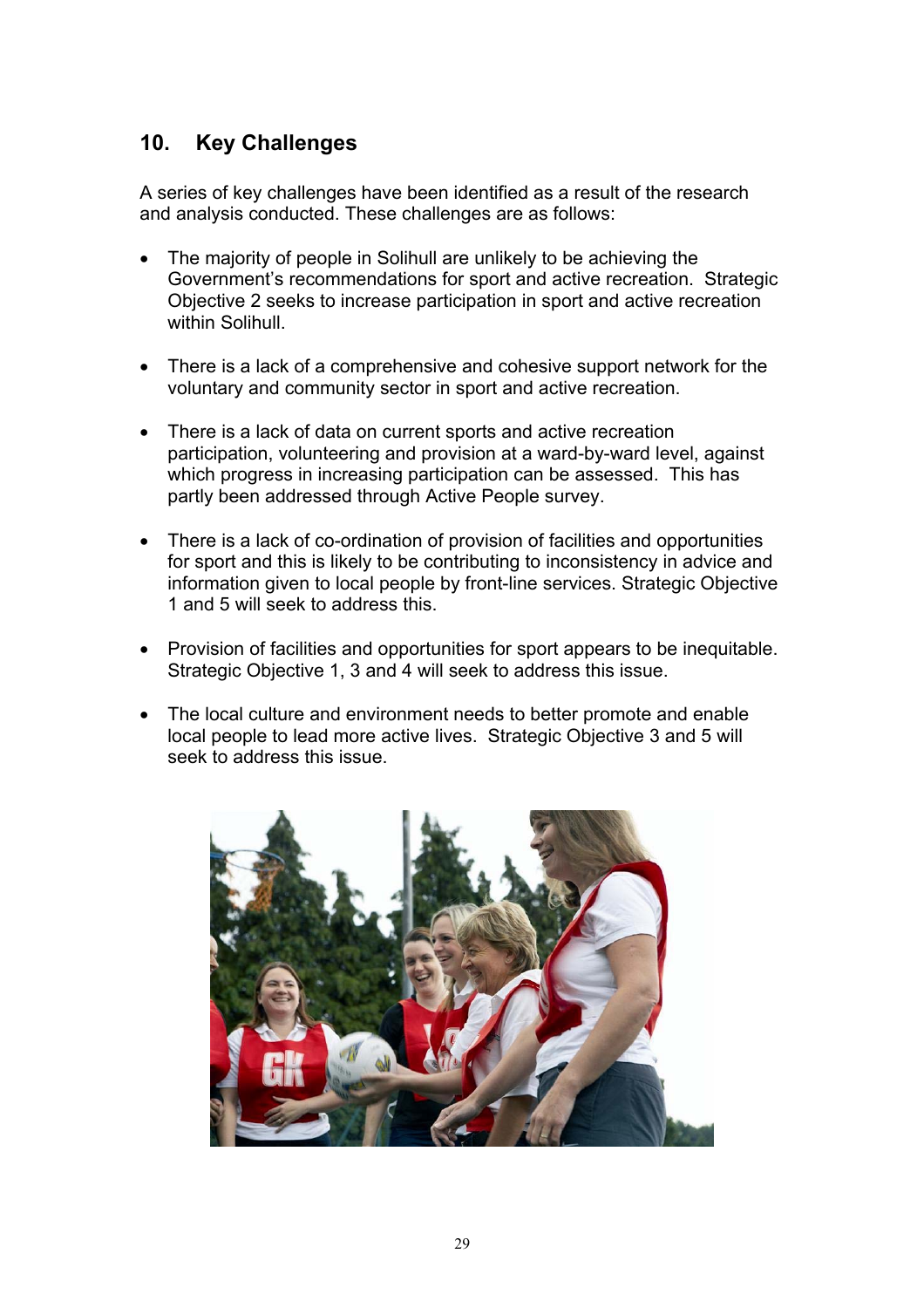# **11. Strategic Objectives**

To address the key challenges identified through consultation, the strategy has five main objectives:

- Support the voluntary and community sector in sport throughout Solihull
- Increase participation and widen access in sport and active recreation opportunities.
- To assist in the development of clubs and active recreation facilities within Solihull and that both are supported and promoted effectively.
- To develop a local workforce development plan through sport and active recreation whilst making an effective and influential contribution to the economic vitality of Solihull.
- To raise the profile and levels of awareness of sports and active recreation opportunities.

Each of these objectives is dealt with in more detail on the following pages.

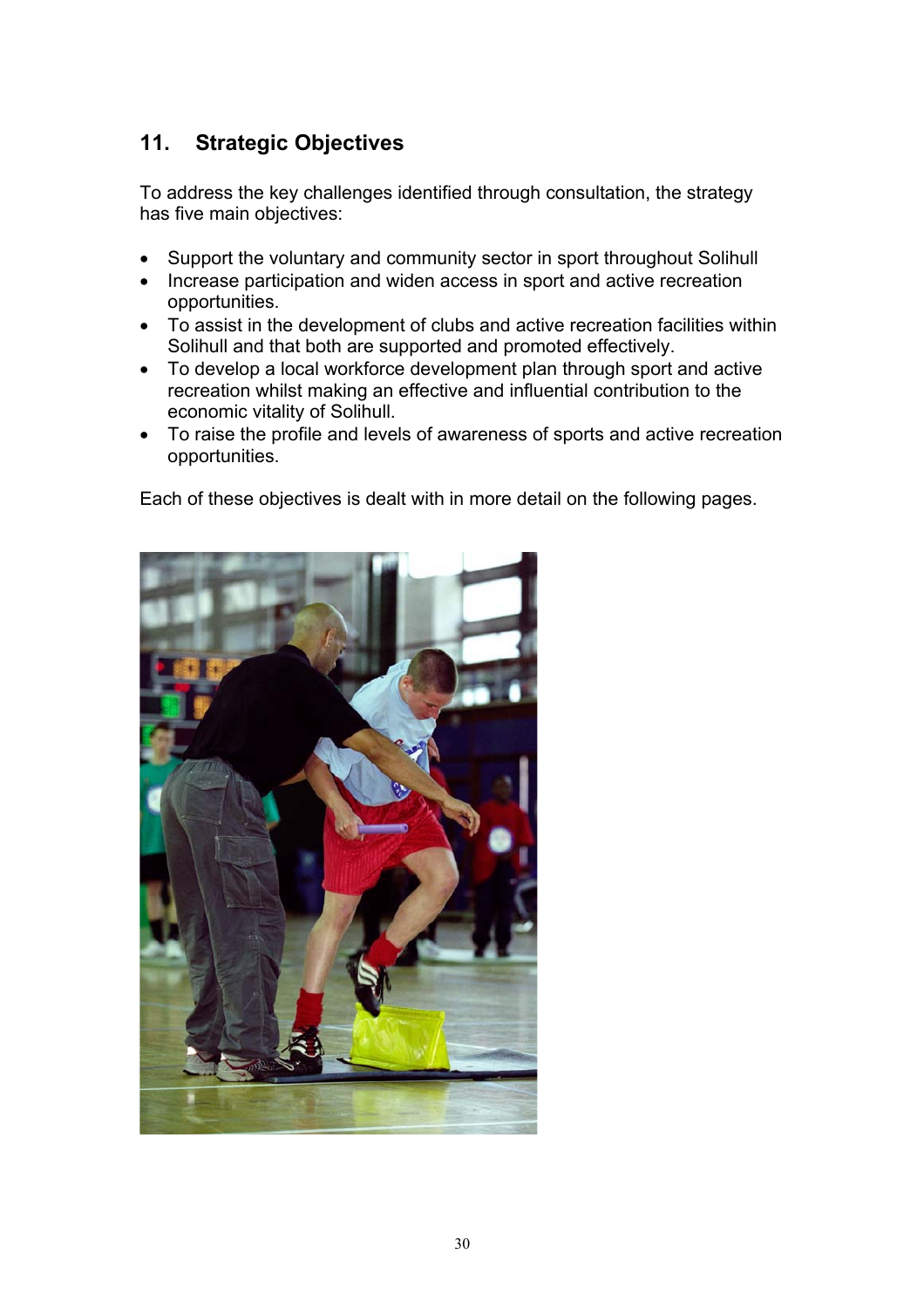# **11.1 Volunteering**

Support the voluntary and community sector in sport throughout Solihull.

## **Overview**

Sport and active recreation relies on its volunteers. Volunteers make sport and sports club in particular tick, they fulfil a range of roles from coaching to officiating, administration to event organisation.

Sport and active recreation is the biggest single contributor to the voluntary sector. Increasingly these same people are being asked to do more. The burden on volunteers continues to grow with further bureaucracy, concerns around litigation, child safety and time pressures amongst a few.

### **Key Issues**

- Increase the number of people volunteering in sport and active recreation.
- Retain the number of volunteers within sport and active recreation.
- Improve the training and skills for potential new and existing volunteers.

## **Policy Statement**

Volunteers and volunteering play an important role within sport, work will be undertaken to increase the number of sporting volunteers and support to the voluntary and community sectors in sport throughout Solihull.

# **Action Points**

- Co-ordinate the support for sports volunteering
- Establish a sports volunteering recruitment programme
- Training and education programme in partnership
- Increase the number of young people volunteering through the work carried out in Solihull's schools and colleges
- Include the community and voluntary sector at the core of the local sporting infrastructure.

# **11.2 Participation**

Increase participation and widen access in sport and active recreation opportunities

# **Overview**

There is a unique opportunity to increase participation in sport, at community and grass roots levels as well as the promotion of sporting excellence.

Participation in active recreation and sport can create many opportunities to bring people together and establish long-term social cohesion.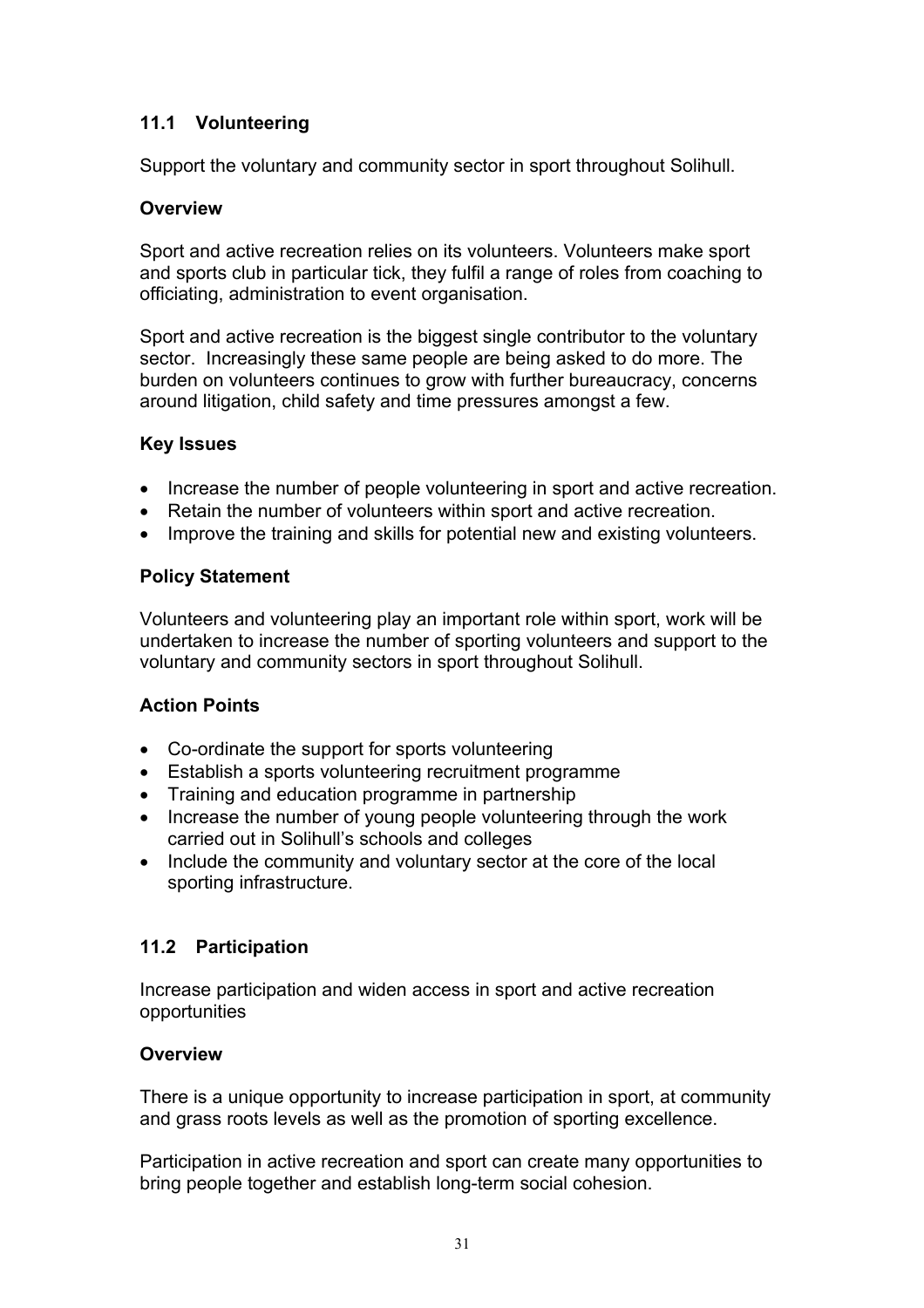### **Key Issues**

- To increase participation levels throughout the local community (1% per annum increase until 2020).
- Provide effective information to increase participation and maintain retention within active recreation and sport.
- To provide effective marketing and promotion plan to raise levels of awareness of sport and active recreation opportunities.
- To provide effective participation programming through active recreation and sport to address crime, health, education and social regeneration.
- To raise awareness and actively encourage participation for the following priority groups.
	- $\bullet$  Black minority and ethnic
	- Women and girls
	- $\bullet$  People with disabilities
	- Older people

### **Policy Statement**

Increased participation is a key objective that underpins the desire to deliver improved community services and facilities as well as increasing the variety of active recreation and sporting opportunities.

## **Action Points**

- Promote an increase in participation in sport and active recreation within **Solihull**
- Deliver active recreation and sports programming which is effective
- Improve access and participation in sport and active recreation for priority groups.
- Provide long-term intervention participation programming through sport for young people
- Contribute to healthy lifestyles programme through active recreation

# **11.3 Clubs and Facilities**

To assist in the development of clubs and active recreation facilities within Solihull and that both are supported and promoted effectively.

### **Overview**

Active recreation and sport club infrastructure should meet the current and future needs of local people.

The infrastructure to develop sports clubs, linked by extending community access and facility access, is vital in the promotion and development of sports clubs for people to get active.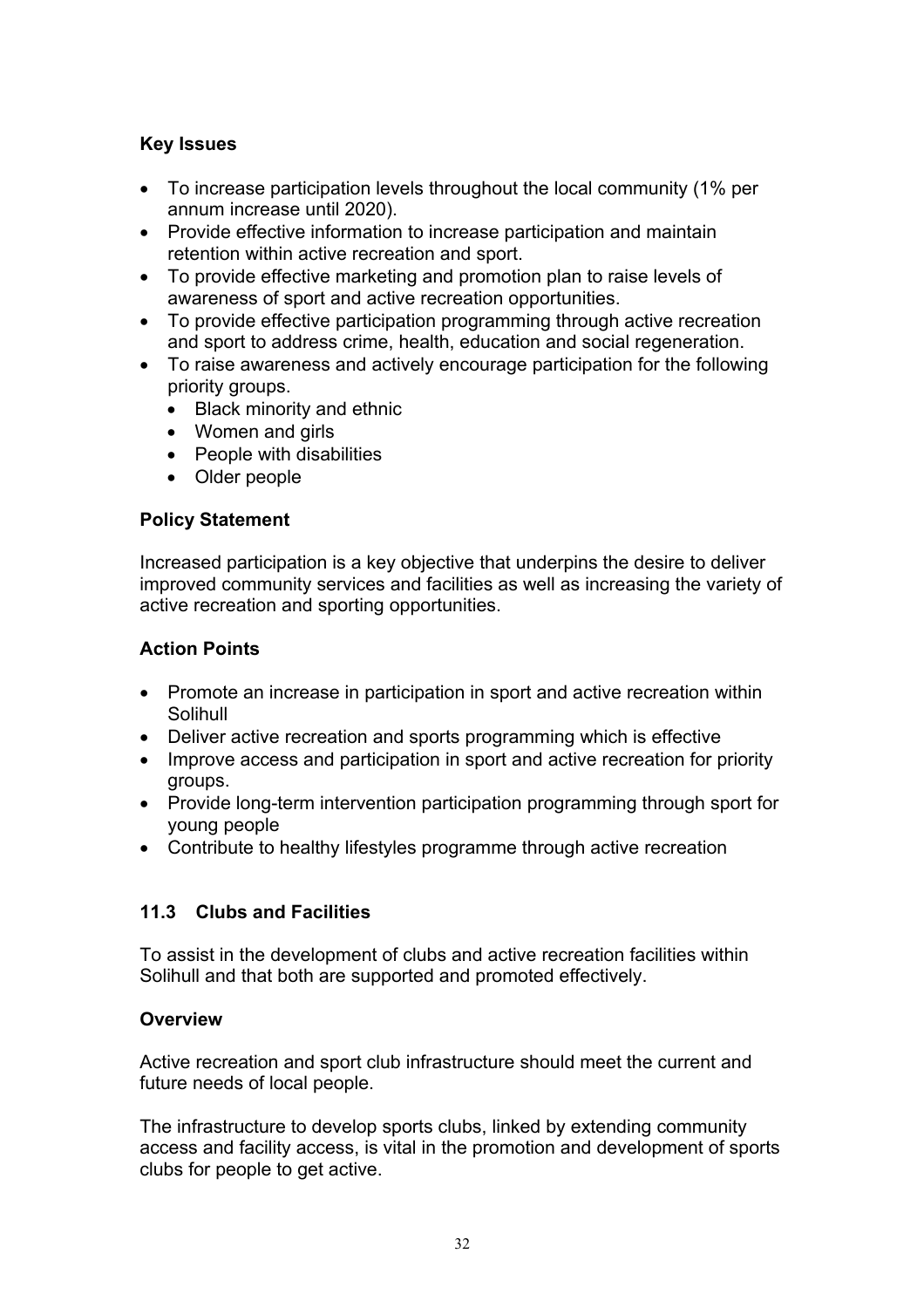By promoting the development of clubs and facilities, an effective club network and pathway through sport can be achieved.

Facility investment is supported by adequate investment in the training and development of key people (coaches, officials and administrators). This will ensure a highly skilled quality workforce for clubs and facility infrastructure.

#### **Key Issues**

- Promote a strong club infrastructure and increase participation within clubs.
- Promote access for active recreation and sporting opportunities for priority groups.
- Effective pathways and programming are in place as part of start, stay and succeed active recreation and sports club programming.
- Ensure that local facilities for active recreation and sport are accessible to meet the needs of the local community.

### **Policy Statement**

To assist in the effective development of active recreation and sports club providers and active recreation facilities.

#### **Action Points**

- Review of Solihull facilities strategy.
- Support the development of a local community club infrastructure within Solihull.
- Evaluate levels of awareness of facilities and promote accessibility.
- Better use of open spaces for sport and physical activity opportunities.
- To support the effectiveness of clubs within the local community.
- Increase the representation of club membership amongst priority groups.
- The development of an integrated service delivery with facility operators and Solihull MBC.
- To offer clear and effective development routes for gifted and talented athletes.
- Develop accessible systems for providers of active recreation and sport.

### **11.4 Workforce Development**

To develop a local workforce development plan through sport and active recreation whilst making an effective and influential contribution to the economic vitality of Solihull.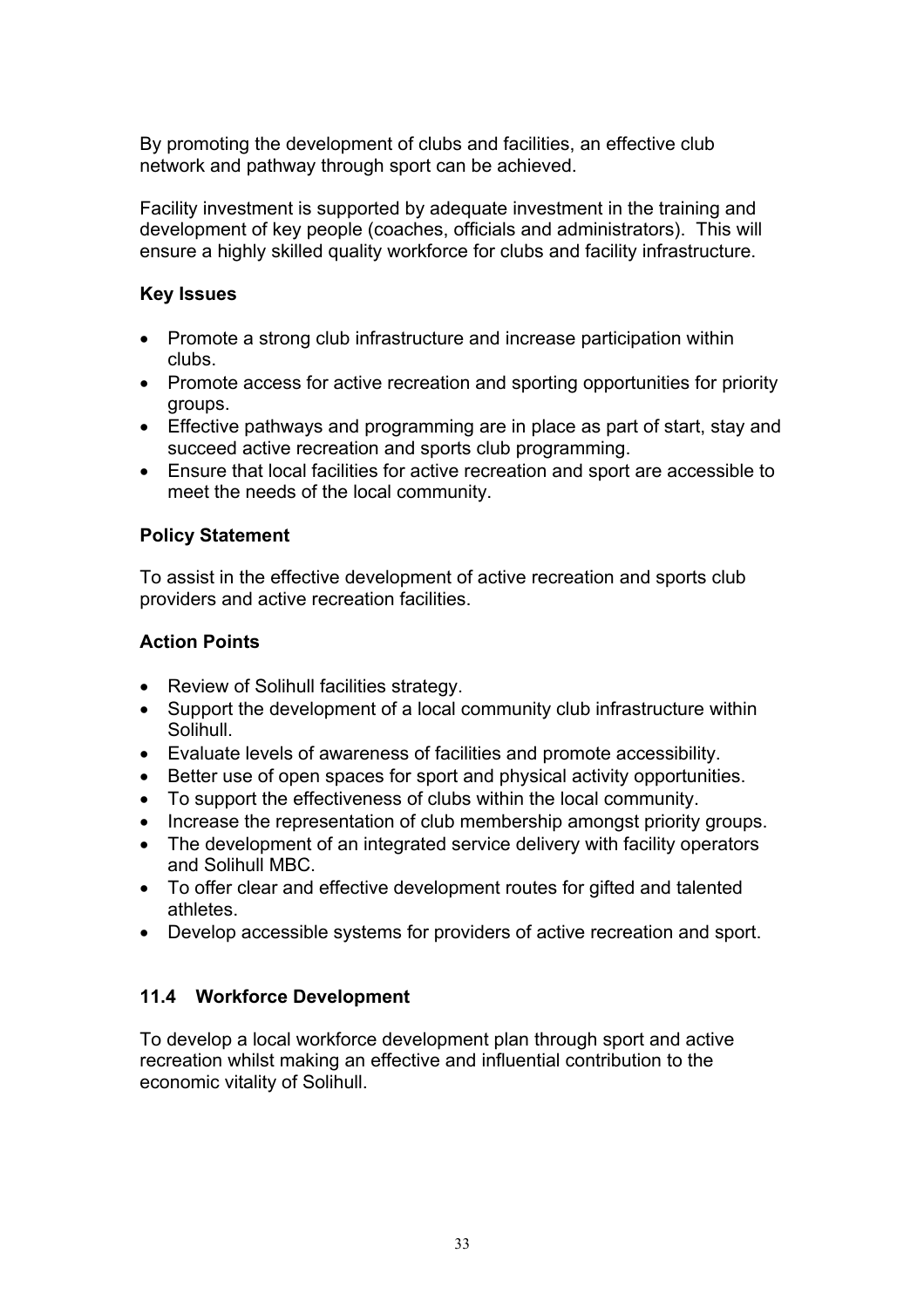## **Overview**

Workforce development relates to instructors and coaches, both paid and unpaid, together with volunteers within sport and active recreation.

Creating a prosperous local economy requires a number of different elements to be in place and sport and active recreation has an important contribution to make. It is an effective and influential method to promote social cohesion and viable employment opportunities.

Over 400,000 people are estimated to be employed in sports related activities in England, which represents just fewer than 2% of all employment. Sport related employment provides households in England with £5.8 billion in disposable income, just over 1% of total household

#### **Key Issues**

- Raise the profile of sport and active recreation workforce development programme.
- Adapt a holistic approach from all agencies to develop the workforce.
- Ensure a workforce development programme through sport and active recreation to contribute to economic regeneration.
- Encourage and develop active workplaces.

### **Policy Statement**

Workforce development within sport and active recreation will provide people the opportunity to acquire the necessary skills to develop as individuals, therefore contributing to the economic vitality of the borough. Accessible and positive career paths need to be created. Workforce development within sport and active recreation has the capability to increase professional staff, volunteers, instructors and coaches.

### **Action Points**

- Promote awareness of workforce development programming.
- To develop and influence NGB workforce development plans at a local level.
- Promotion of workforce development programme for unemployed people within Solihull.
- Raise awareness of the coaching workforce within Solihull.
- To promote active workplace within Solihull.

### **11.5 Raising Awareness**

To raise the profile and levels of awareness of sports and active recreation opportunities.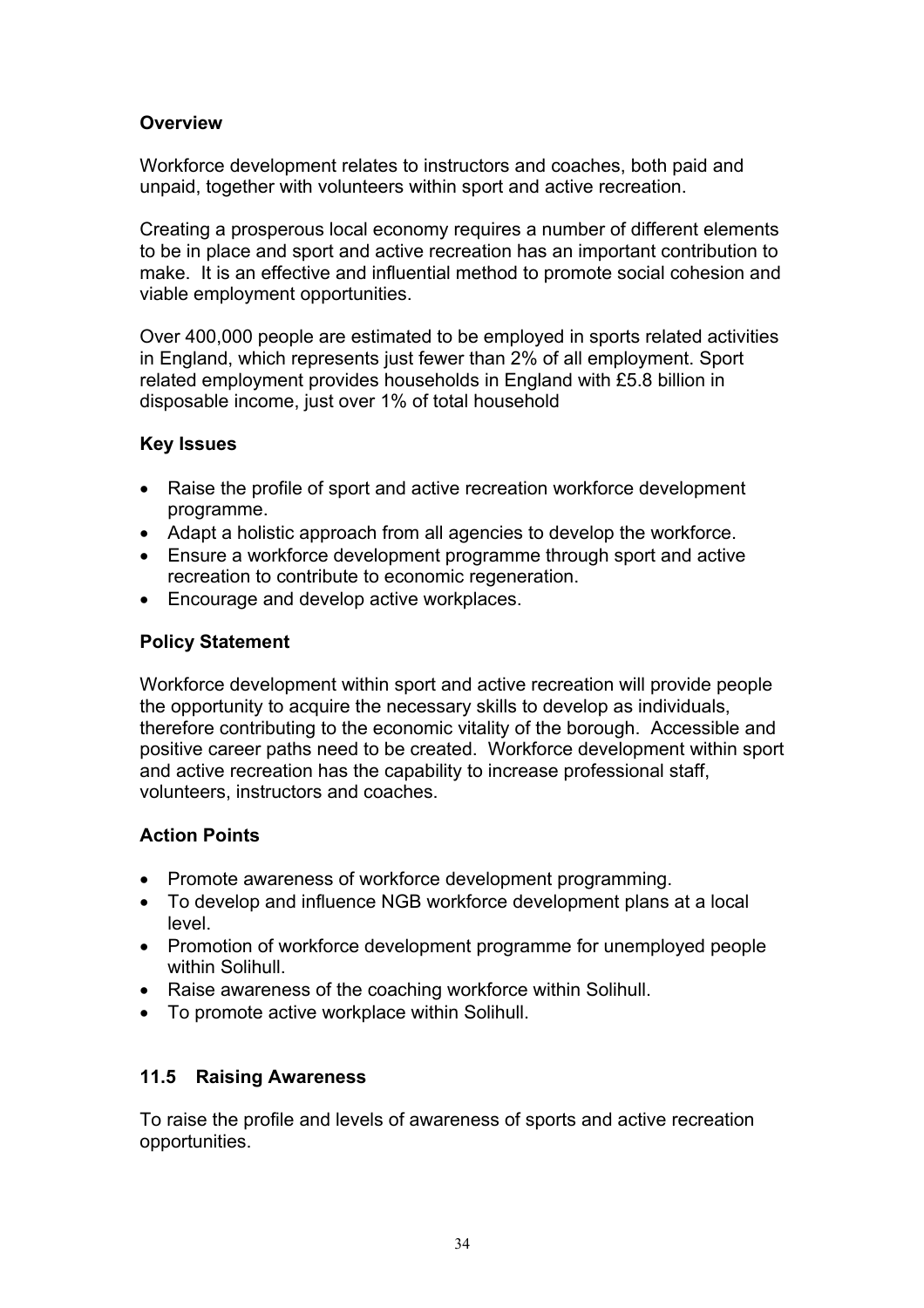#### **Overview**

Sport plays one of the most significant roles in everyday life of people around the world, whether those who actively participate in it or just spectators and supporters. In most western countries, this part of social life is widely reported on and reflected by the mass media.

Sport has not only become great entertainment, occupation and lifestyle, but solid business as well. Marketing, promotion and advertisement are fundamental tools for generating interest in sport and active recreation.

Promotion and marketing the benefits of sport and active recreation should be communicated effectively to increase participation and widen access.

Sport England have recognised the need for a long term, sustained social marketing campaign to raise awareness of the benefits of sport and active recreation as part of a balanced framework for increasing and widening the base of participation.

It is most important to promote a cultural shift towards sport and active recreation becoming part of our daily lives.

#### **Key Issues**

- The need for a local strategic group to represent sport within Solihull aligned to the single system for sport.
- Influence policy and decisions in health, sport and active recreation.
- To establish co –ordinate and implement a long term marketing policy for sport and active recreation.

#### **Policy Statement**

The provision of relevant and up-to-date information is important in helping all members of the community to make informed decisions and choices regarding their participation in Sport and Recreation opportunities and activities. Equally, the lack of such information is widely recognised as being a significant barrier to participation.

### **Action Points**

- Implement Solihull Sports and Physical Activity Network (SPAN) and make relevant links to Local Area Agreements and The Solihull Partnership.
- Promote awareness of active recreation opportunities and support local physical activity providers to become more accessible.
- Promote talented performers.
- Use appropriate systems to monitor the effectiveness of marketing and promotion that takes place.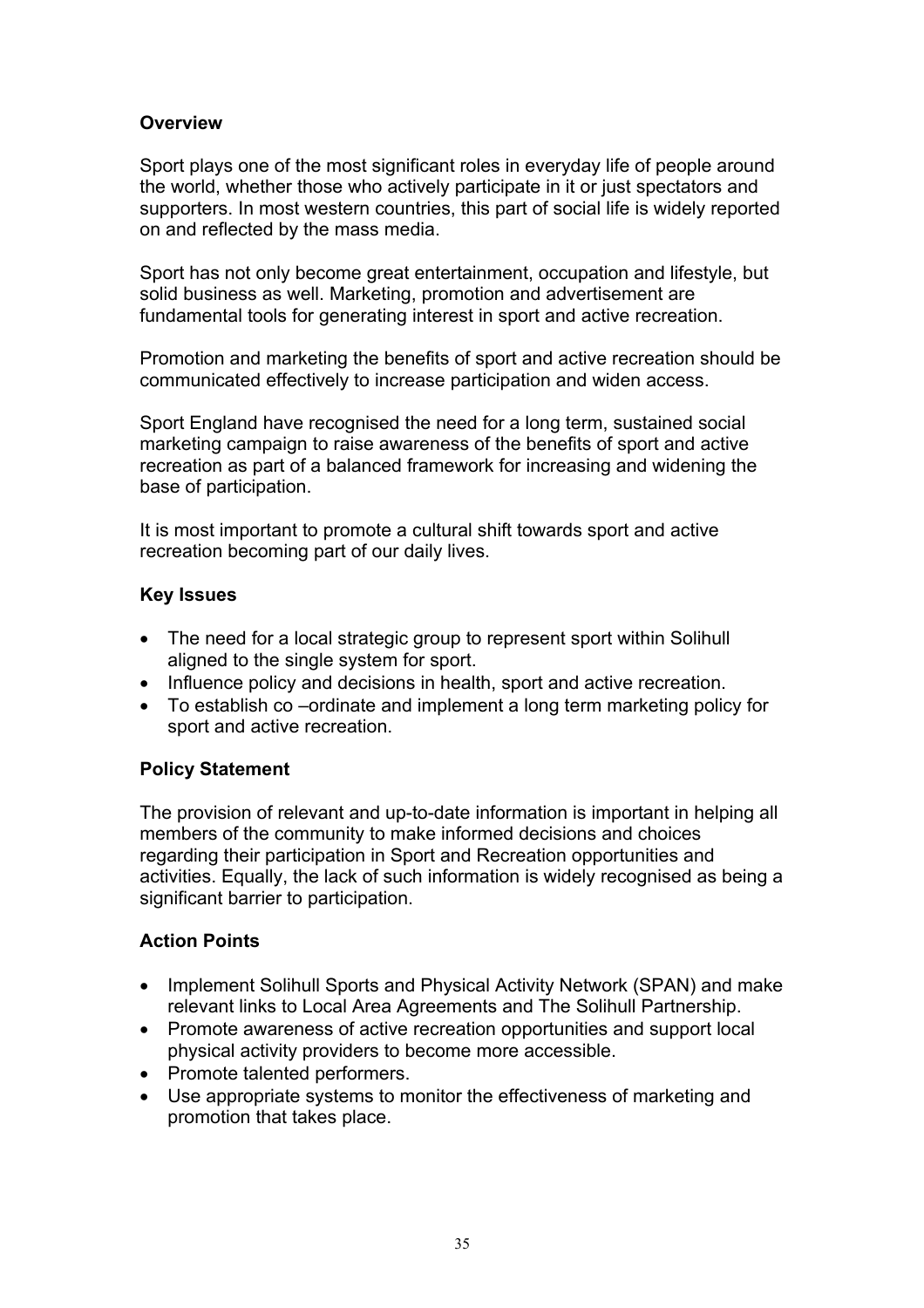# **12. Strategic Themes**

A series of themes have been identified that will run across future objectives. These are:

- Children and Young People
- Safer and Stronger Communities
- Health and Older People
- Economic Vitality

#### **12.1 Children and Young People**

#### **Overview**

Children and young people consistently say that they would like more "things to do and places to go".

Every Child Matters states: Whatever their background or their circumstances, every child and young person should have the required support to:

- $\bullet$  Be healthy
- Stay Safe
- Enjoy and achieve
- Make a positive contribution
- Achieve economic well being.

#### **Key Issues**

- Youth Matters states the need for young people to have more choice and influence over services and facilities that are available to them. To encourage young people to volunteer and contribute to their local community.
- Solihull Community Strategy recognises the value of young people within society and the contribution they make within Solihull.
- Children and young people learn and thrive when they are healthy, safe and engaged and the evidence shows clearly that educational achievement is the most effective route out of poverty.
- There is a specific need to improve access to culture, sport and play for children and young people, so that they can develop and enjoy the benefits of participation.

#### **Policy Statement**

To provide sport and active recreation opportunities and facilities to enable children and young people to make a positive contribution by supporting healthly lifestyles development. This will enable every young person to achieve.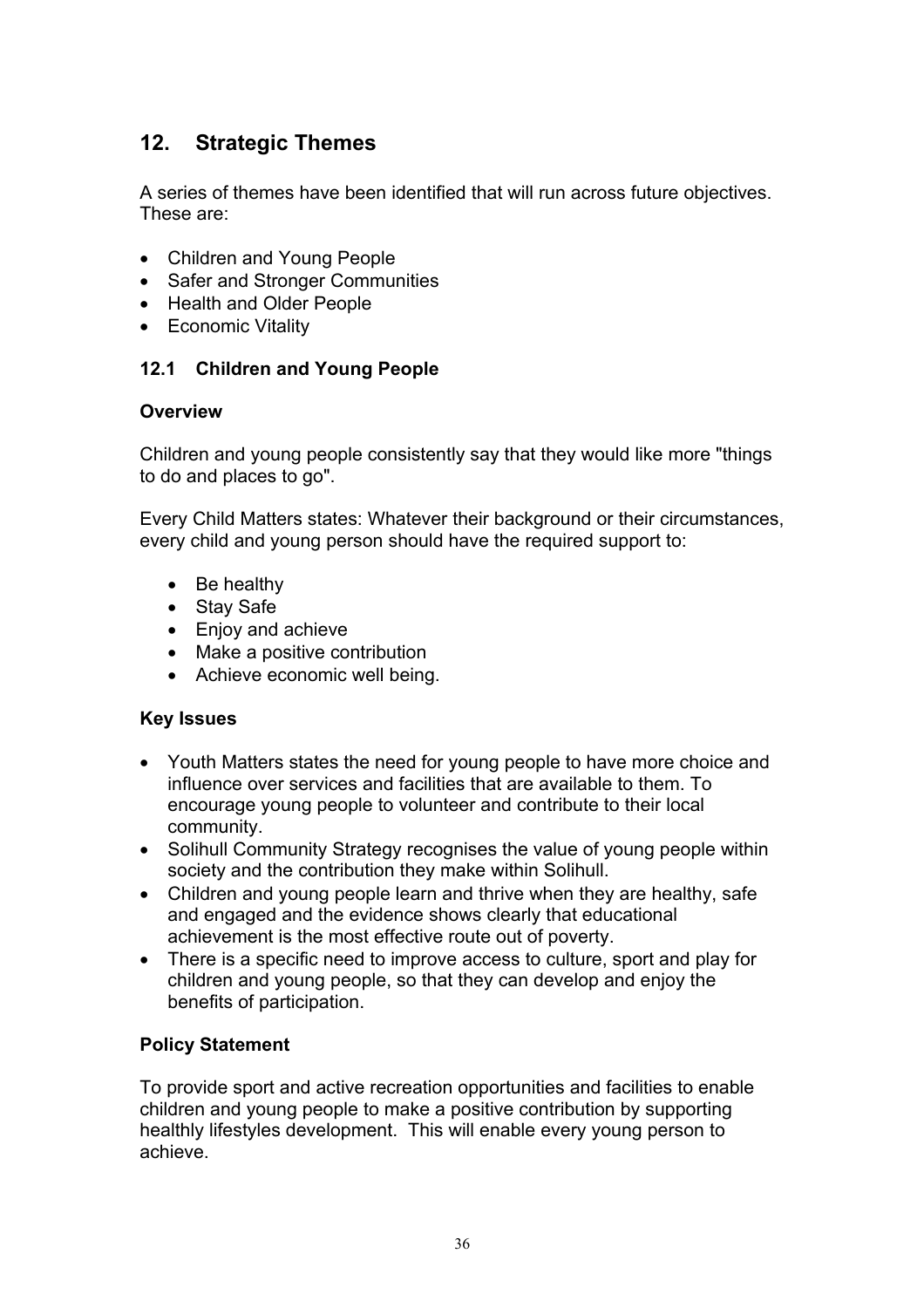# **Action Points**

- To provide sport and active recreation opportunities for children and young people.
- To promote and encourage opportunities for a healthy lifestyle, through sport and active recreation, for children and young people to achieve.
- For young people and children to participate in a safe friendly environment which promotes social cohesion, well being and pride.
- Sustain and embed participation amongst children and young people, by creating effective pathway development opportunities through clubs.
- Create and deliver appropriate sport and active recreation, volunteer training and employment opportunities for children and young people.

# **12.2 Safer and Stronger Communities**

## **Overview**

Safer, Stronger and Sustainable Communities have a real impact on the quality of life enjoyed by local people. The fear of crime and disorder can have serious adverse effects on people's quality of life, as does accessibility, affordability and economic prosperity. A safe and strong community is also one which celebrates diversity and which is cohesive and self-confident. Sport and active recreation can enable healthy, active communities, and help local people at risk to adopt a positive lifestyle.

## **Key Issues**

- A need to maintain existing provision and improve the quality of life for people in most disadvantaged neighbourhoods.
- A need to reduce crime and the fear of crime in the borough.
- $\bullet$  To tackle anti-social behaviour.
- A need to create stronger vibrant communities through the power of sport and active recreation.

# **Policy Statement**

Sport and active recreation will contribute to make communities stronger and safer, addressing disadvantaged communities and areas of high crime by working in partnership across the public, private and voluntary sectors to promote equality and access.

# **Action Points**

- Ensure sport and active recreation contributes to crime reduction targets.
- Increase levels of participation within sport and active recreation.
- Promote social cohesion and well being through sport and active recreation Increase the capacity of local communities by the promotion and development of volunteering and workforce opportunities.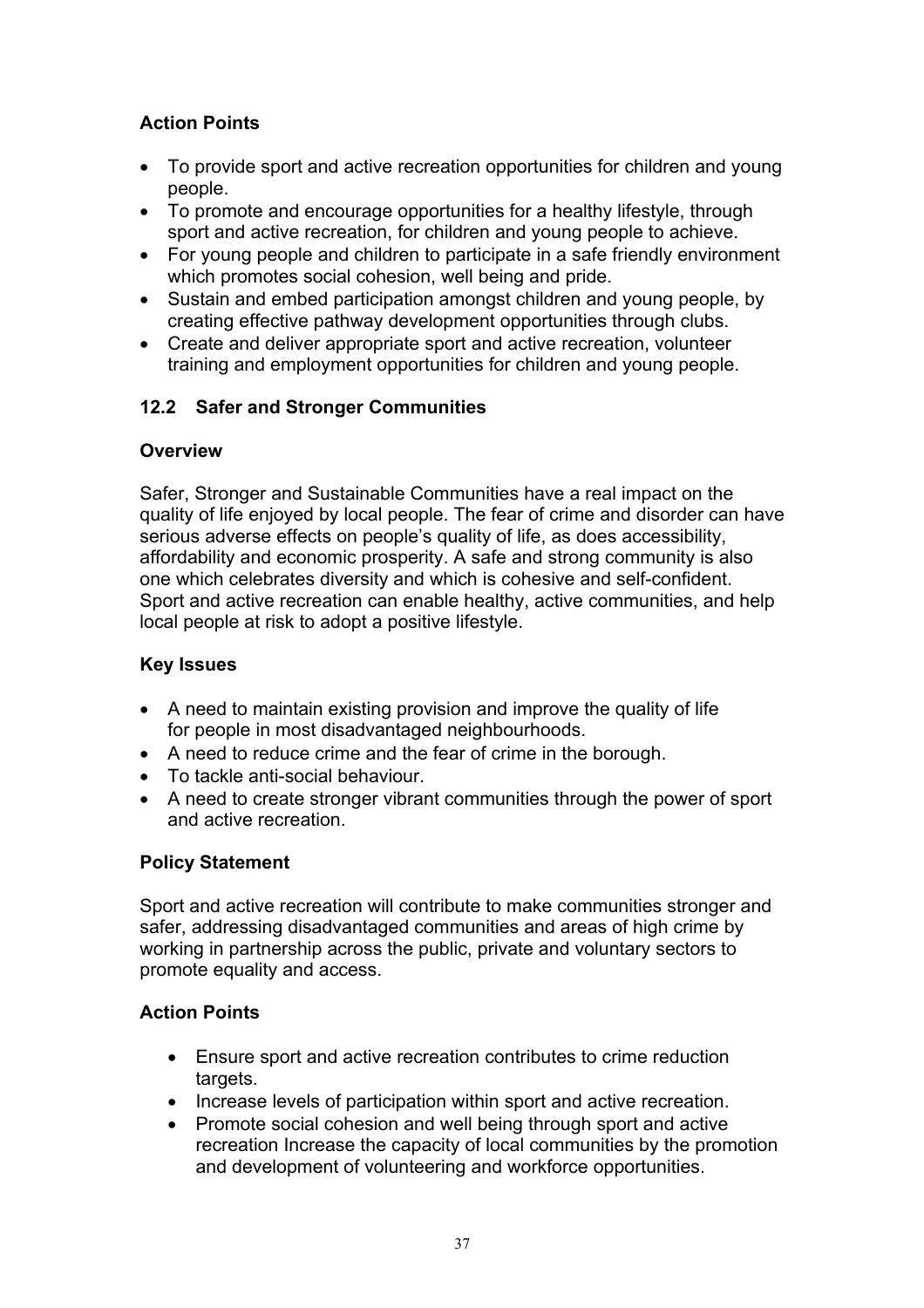## **12.3 Health and Older People**

#### **Overview**

Evidence clearly shows that participating in regular physical activity is beneficial for the health and well-being of all who live and work within Solihull. As stated in the Chief Medical Officers report "We all can and should be more active".

Opportunities to encourage activity levels to rise can be created by changing the buildings and the environment which will support people in more active lifestyles.

Older people (50 years +) encompass a substantial proportion of the population of Solihull and this proportion is steadily increasing leading in turn to an increasing need to maintain mobility, independence and quality of life. Sport and active recreation can play a key part in contributing to meeting this need to the benefit of both the individual and *the public services within the Borough.*

This age group is the most diverse with many people having inactivity–related diseases and conditions, with others participating in high levels of physical activity well into their later life. This population group can also gain apart from long term gains, the most short-term gains from increasing levels of physical activity. Work in this area needs to take account of the Future is Ours Strategy and the Falls Strategy for Solihull.

### **Key Issues**

This population group need to be targeted and addressed according to functional ability not age.

- Older people have specific barriers that need to be addressed preventing uptake of sport.
- Older people should be involved with the development of opportunities for sport.
- Older people should be particularly encouraged and supported to keep moving and keep their mobility through daily activity.

Specific activities that promote improved strength, coordination and balance are particularly beneficial for older people.

#### **Policy Statement**

Improve health and well-being by increasing activity levels of the local residents of Solihull. Physical activity will contribute to well-being and is essential for good general health.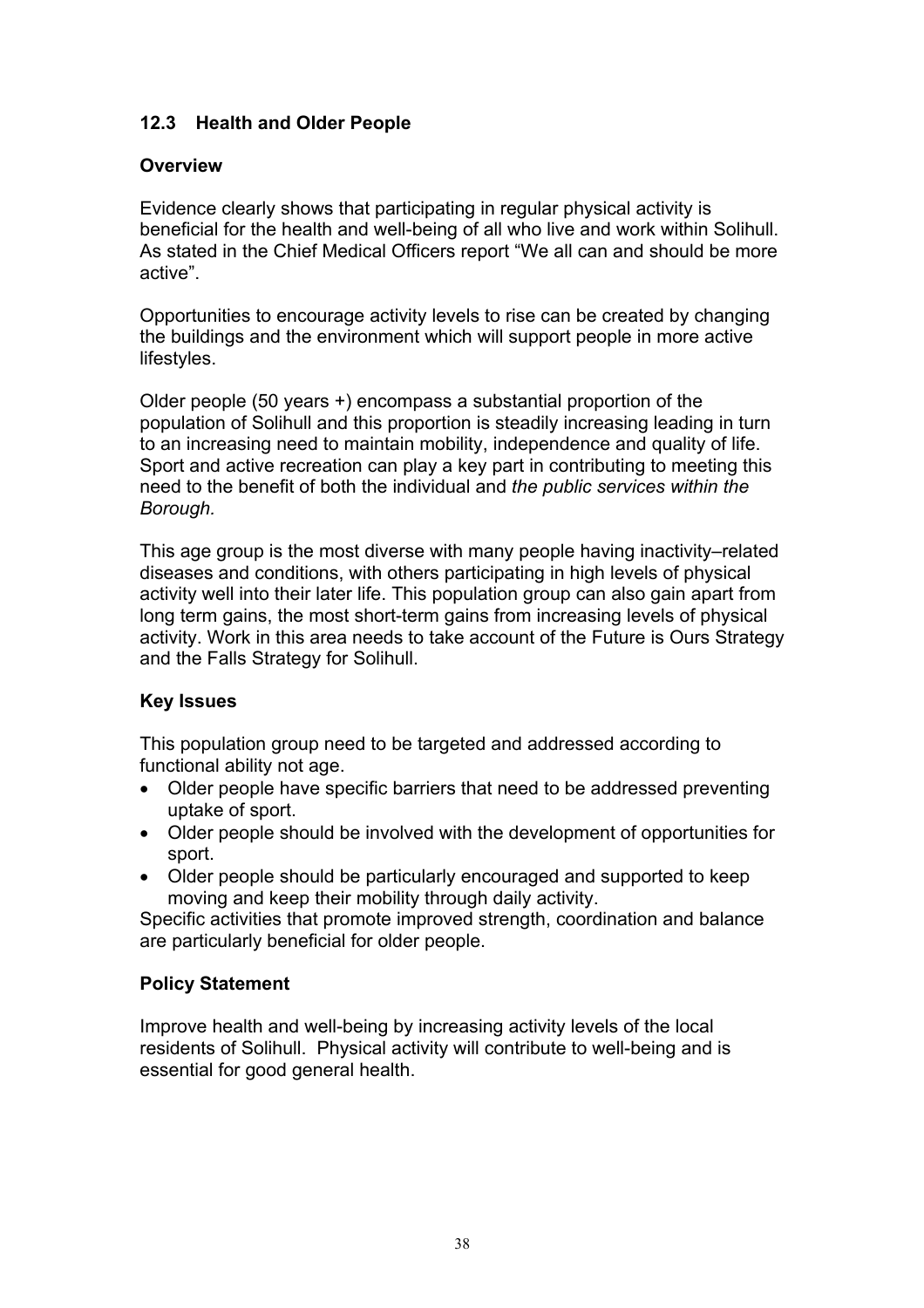# **Action Points**

- Improve the health of the population including older people through active recreation and sporting opportunities throughout the borough.
- To promote sport and active recreation activities that will improve physical and mental health and well-being.
- Inform the public of sport and active recreation activities, services and opportunities.
- Increase levels of participation within sport and active recreation.
- Increase capacity of local communities by the promotion and development of volunteering and workforce opportunities.

### **12.4 Economic Vitality**

#### **Overview**

Enhancing a culture of enterprise, raising levels of enterprise and entrepreneurship and raising aspirations is a means of addressing issues of job opportunities and an important step towards achieving a robust and entrepreneurial economy. Economic development is more than increasing business activity. Economic development involves shaping a community's future by creating employment, a place people want to live and an attractive place to spend leisure time.

Sport and active recreation provision can identify a community's place in the market and develop programmes to make the vision of economic well being come to life.

Sport and active recreation has an important contribution to economic opportunities in the borough. Sport and active recreation can stimulate our local economy. The sports and leisure sector and its supporting industries are already significant employers and contributors to the local economy.

#### **Key Issues**

- The requirement for a local strategic group to address and influence the contribution sport and active recreation can make to the economic development and vitality of the borough.
- A local approach to influencing policy and decision making through workforce development to contribute to the economic development of Solihull.

### **Policy Statement**

To ensure that sport and active recreation is positioned to make a positive contribution and impact to the economic development and vitality of the borough.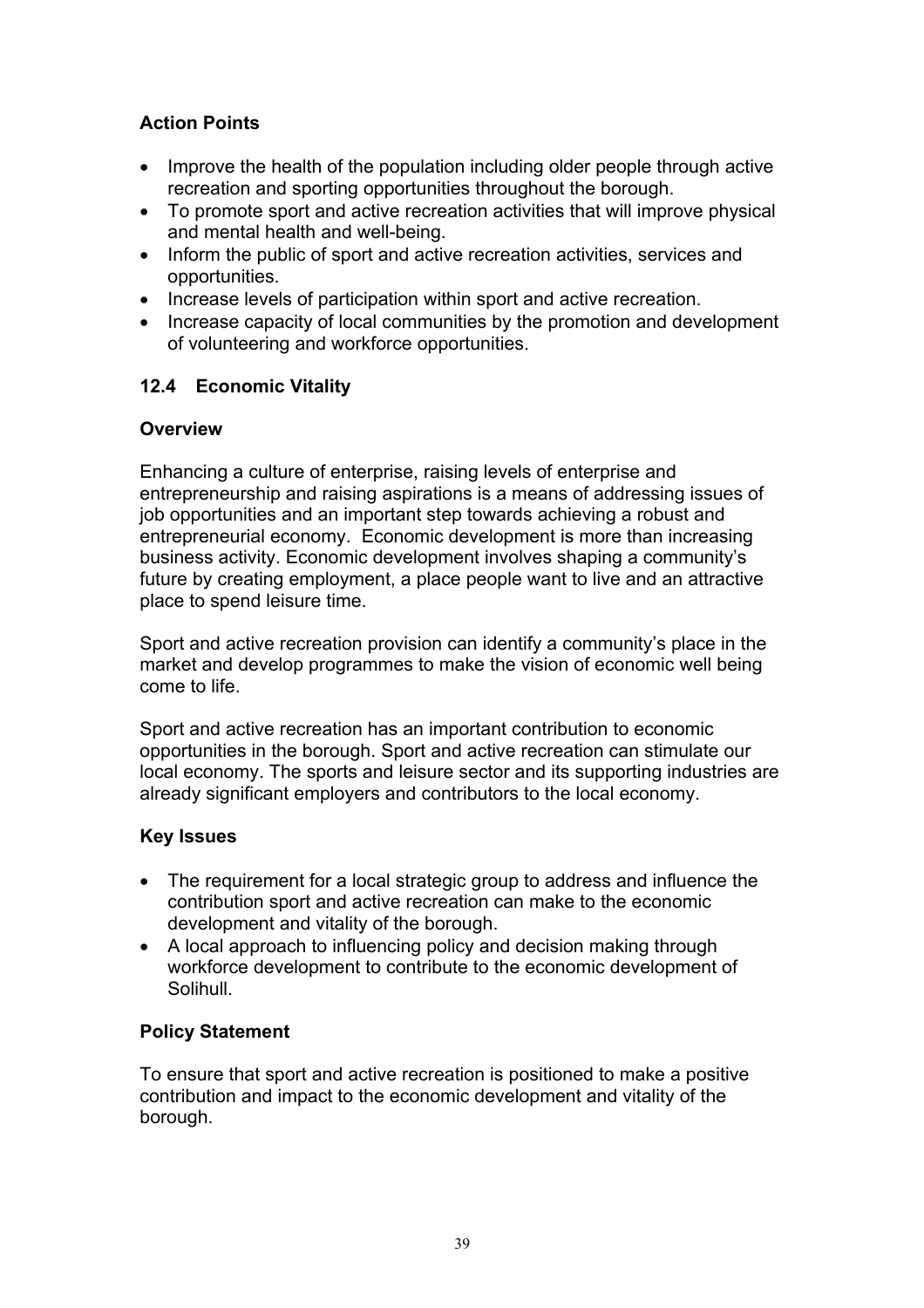## **Action Points**

- Promote awareness of workforce development programming.
- To promote and provide a range of employment and self-employment opportunities within sport and active recreation within the borough.
- Present opportunities for training and the development of new skills, as demonstrated by the proposals for the London Olympics and Paralympics 2012.